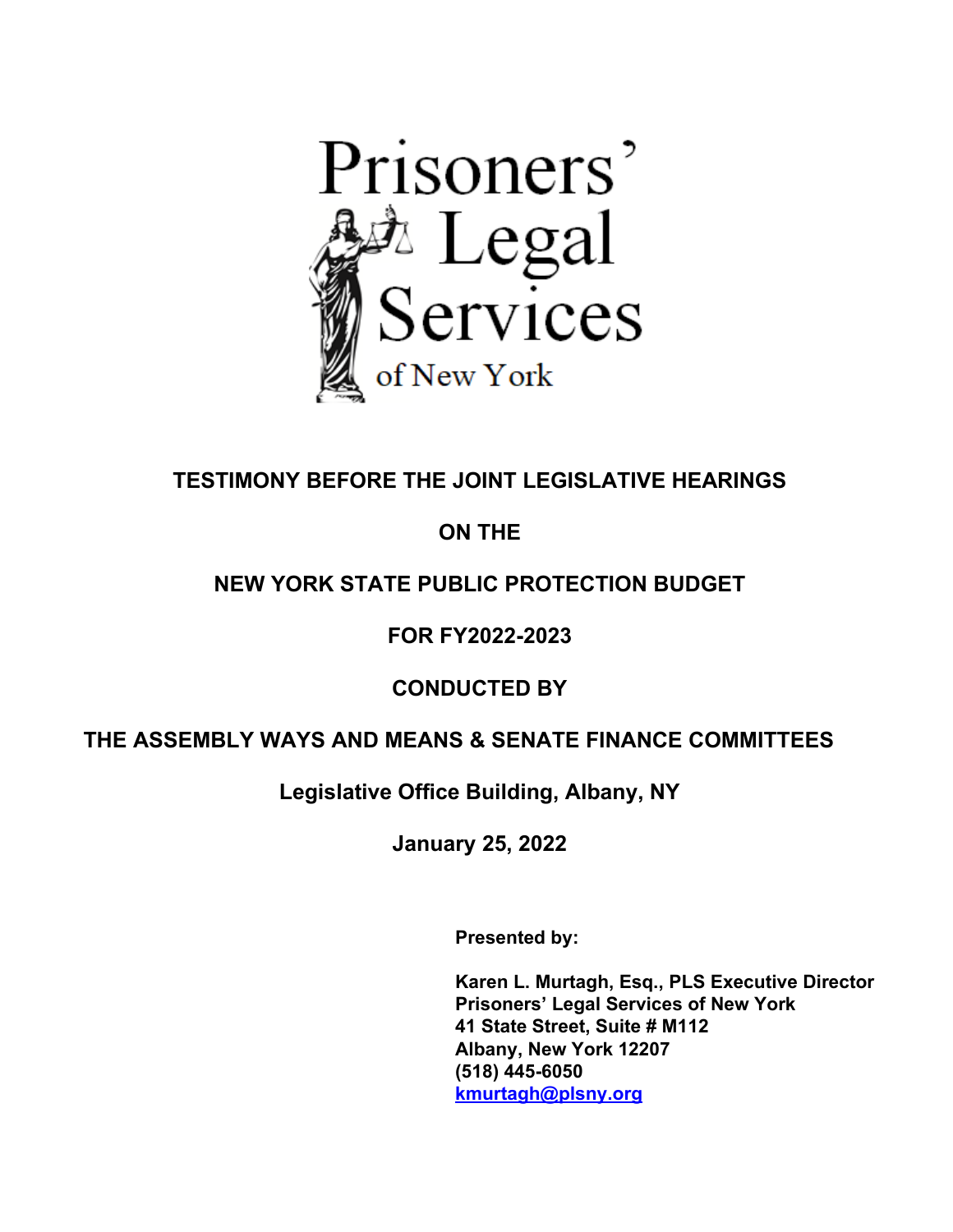#### **I. INTRODUCTION**

I would like to thank the members of this Joint Committee for inviting Prisoners' Legal Services (PLS) to testify before you today. As many of you know, PLS' mission is to provide high quality, effective legal representation and assistance to indigent incarcerated New Yorkers and to help them secure their civil and human rights. Created by New York State in 1976 in response to the 1971 Attica prison uprising, PLS protects the civil and constitutional rights of incarcerated individuals, and helps ensure respect for human dignity and human rights, thereby reducing the likelihood of another prison uprising, while helping incarcerated individuals prepare for successful reintegration into their communities upon release.

#### **II. PLS' FUNDING REQUEST FOR FY 2022-2023**

PLS currently has six offices statewide, located in proximity to most of the state's 52 prisons. Our offices are in Albany, the Bronx, Buffalo, Ithaca, Newburgh, and Plattsburgh. Last year, PLS received and responded to over 7,800 requests for assistance from incarcerated New Yorkers. In response, PLS provided representation on a myriad of issues relating to conditions of confinement including:

- advocating for proper medical and mental health care with a special focus on those writing about Covid-19 concerns;
- helping ensure that sentences are calculated accurately;
- challenging illegal disciplinary hearings that resulted in solitary confinement and loss of good time;
- fighting to restore the visitation rights of parents with their children;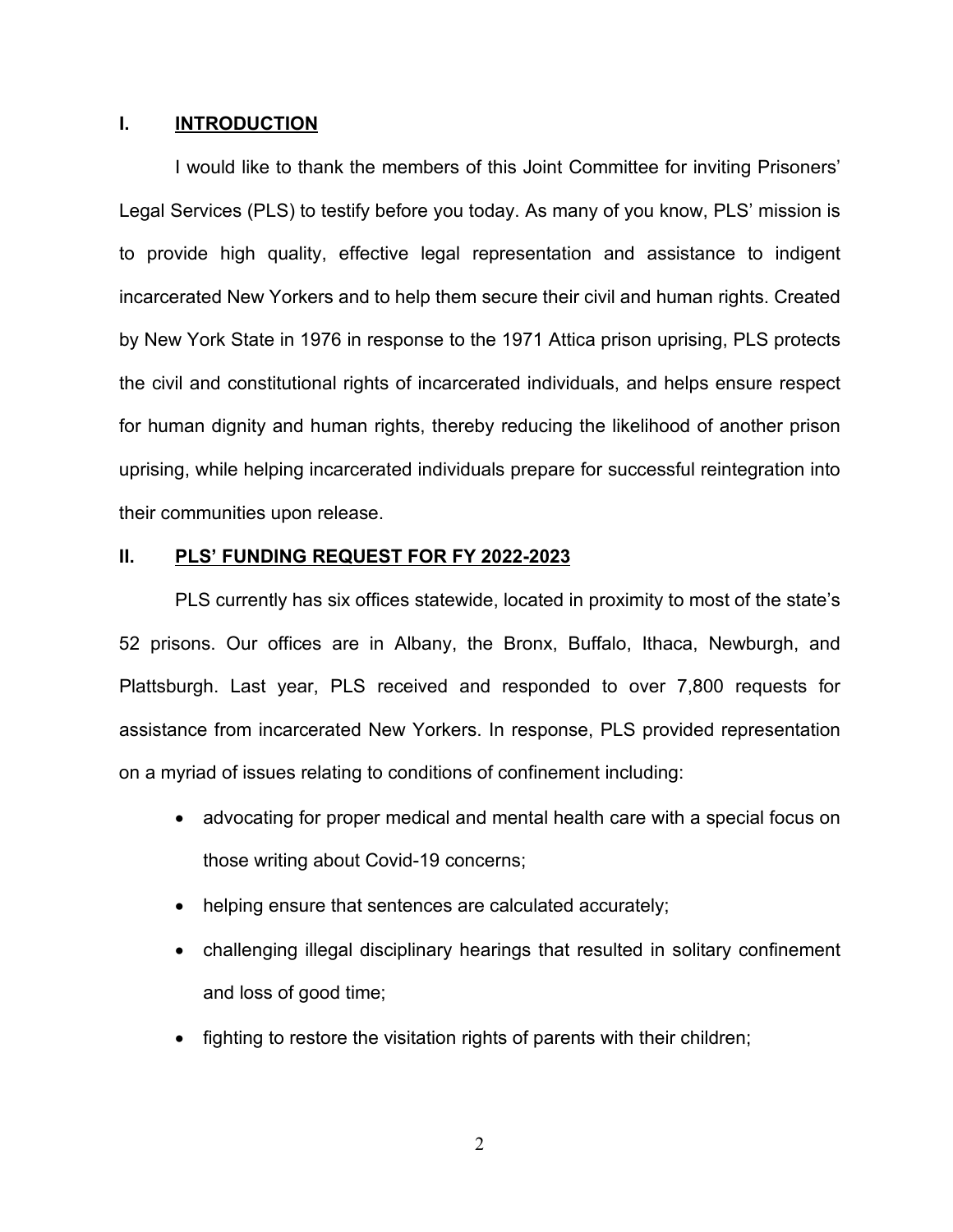- guaranteeing that youth under 22 and adults with disabilities are provided the educational and vocational programs to which they are entitled;
- representing hundreds of individuals every year in deportation hearings;
- advocating on behalf of veterans and youth suffering from mental illness; and
- preparing individuals who are "maxing" out of prison for successful reintegration into their communities.

For FY 2021-2022, PLS received total State funding of \$3,550,000. We received \$2.2 million in Executive funding and \$1.35 million from the Legislature (\$750,000 from the Assembly and \$600,000 from the Senate.) This funding allowed PLS to maintain its recently opened Mid-Hudson office and to open a small office in the Bronx, two of the three offices PLS was forced to close due to sharply decreased funding during the Pataki Administration. The Mid-Hudson office, located in Newburgh, New York has helped alleviate, to some degree, the burden placed on our Albany office by the prior office closings, as the Newburgh office now covers requests for assistance from, and representation of, individuals at Downstate, Fishkill, Green Haven, Bedford Hills, Taconic and Sing Sing prisons. Our new Bronx office is now the home of our new Pre-Release and Re-Entry Pilot Project (PREP), a program that focuses on assisting people scheduled to be released from prison on their maximum release date with pre-release planning and then working with them upon release to ensure their successful reintegration.

For the 2022-2023 fiscal year, Governor Hochul has maintained PLS' prior Executive funding by including PLS in her Executive budget for \$2.2 million. **PLS is requesting both houses of the Legislature to jointly add \$2.4 million(\$1.2 million** 

3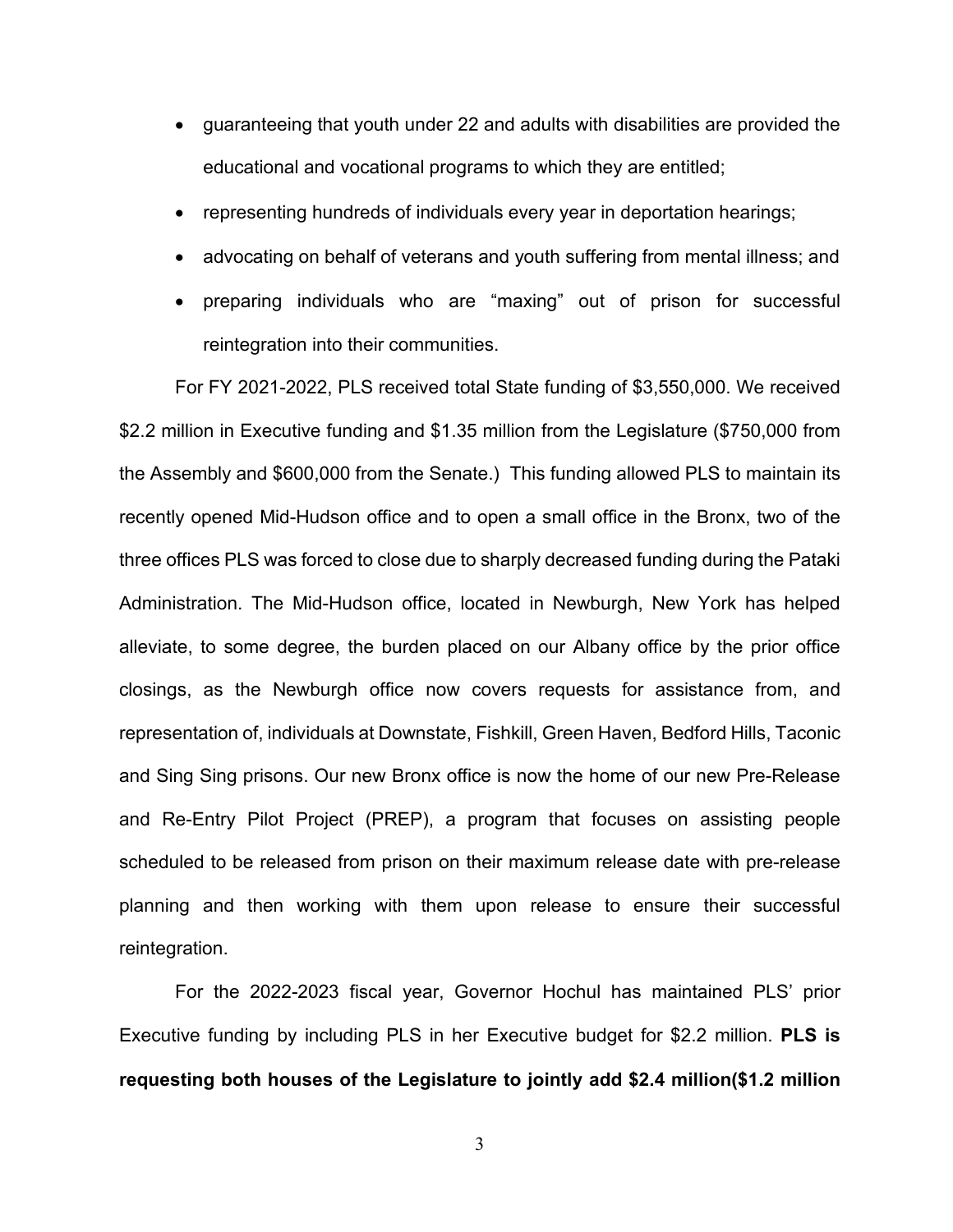#### **from the Assembly and \$1.2 million from the Senate) resulting in total funding of**

**\$4.6 million.** This funding will allow PLS to:

- a. adequately staff its six offices across the state Albany, Bronx, Buffalo, Ithaca, Newburgh & Plattsburgh;
- b. continue providing critical legal services to incarcerated people in state prisons and address a significant portion of the unmet need;
- c. continue COVID-19 related advocacy; and
- d. expand PLS' PREP program in the PLS Bronx office.

#### **III. PLS' CORE WORK**

The State has a legal responsibility to provide meaningful access to the courts for people confined in state prisons. Bounds v. Smith, 430 U.S. 817 (1977). To help meet that responsibility, New York has wisely chosen to fund PLS to provide statewide representation to individuals incarcerated in New York State prisons. Since 1976, PLS has been recognized as an agency with an extraordinary commitment to strengthening access to justice and delivering civil legal services to low-income and disadvantaged clients.

PLS provides critical civil legal services to over 30,000 incarcerated individuals in prisons located across the state from Buffalo to Albany and from Plattsburgh to New York City. PLS helps fulfill New York State's commitment to the criminal justice goals of rehabilitation and reintegration by advocating for incarcerated individuals on issues related to their conditions of confinement. PLS also assists our clients in resolving their disputes non-violently, thereby lowering tensions, reducing hostility and helping to create a safer environment for incarcerated individuals and correctional staff alike.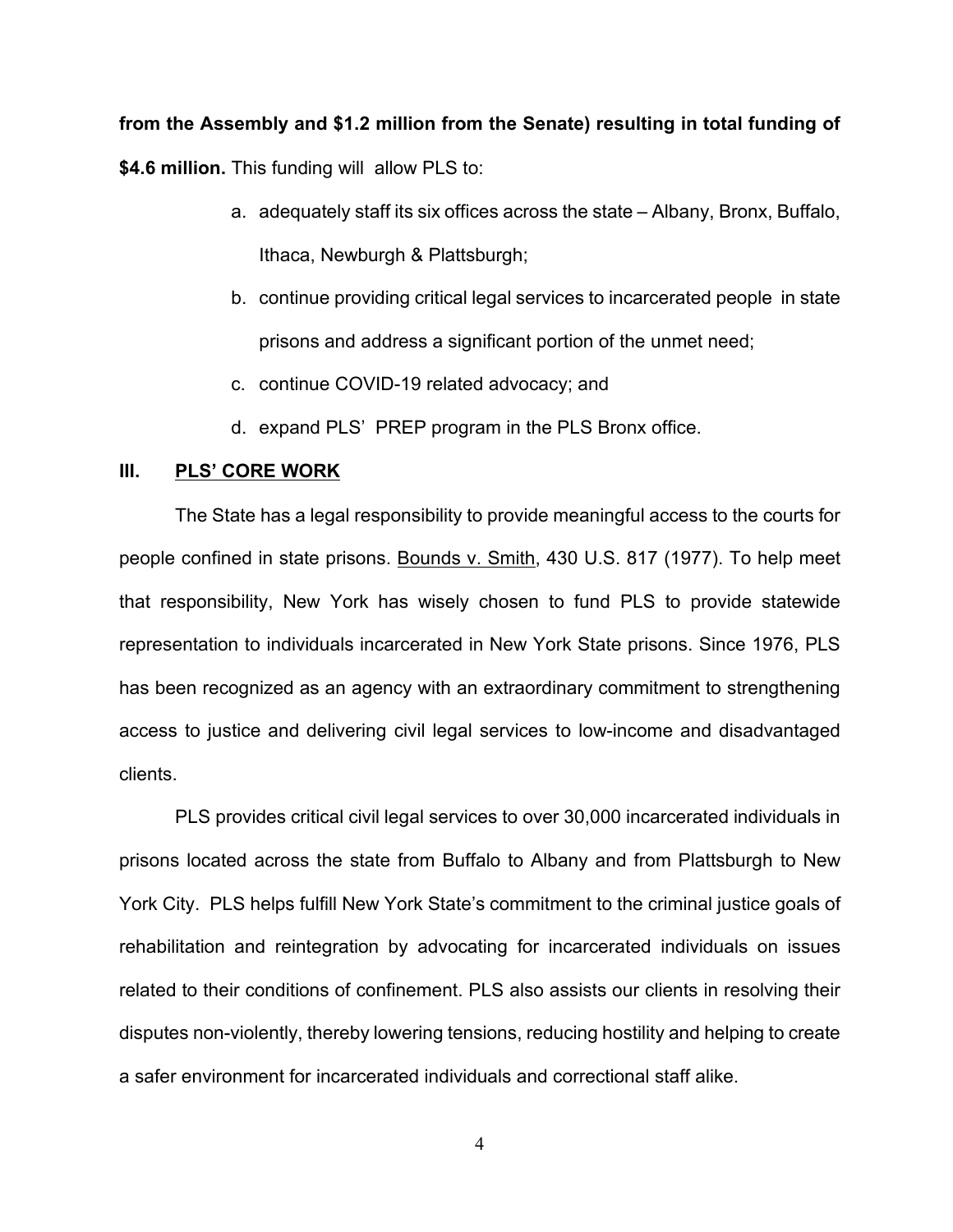Most incarcerated individuals will eventually be released. PLS promotes public health and safety by ensuring that, while incarcerated, people in our state prisons are treated humanely, maintain family ties, are able to participate in educational and rehabilitative programming and have access to adequate medical and mental health care.

By counseling and advising incarcerated individuals regarding their rights and the merits of their claims for the past 46 years, PLS has earned the trust and respect of our clients, as well as their families and loved ones. Our history, expertise and willingness to work toward reasonable compromise, while at the same time zealously advocating for our clients, has also earned us the trust and respect of judges, the Attorney General's office and DOCCS. In addition, legislators and other governmental leaders, including the Governor's office, solicit our perspective and appreciate our advice on prison-related issues, as does the media and many other individuals and organizations within the state's criminal justice and legal services community. [1](#page-4-0)

PLS' principal activities include:

*Direct Civil Legal Services***:** PLS receives, on average, 10,000 requests for assistance annually and answers every one. We provide this underserved population with legal representation without charge on a myriad of civil legal issues associated with conditions of confinement including disciplinary hearings that result in solitary confinement, medical and mental health care, excessive use of force, family law and child visitation, jail time and sentencing and immigration.

<span id="page-4-0"></span> $\overline{a}$ <sup>1</sup> In 2014, PLS received the Denison Ray Non-profit Organization Award from the New York State Bar Association (NYSBA) which recognized PLS' extraordinary commitment to strengthening access to justice initiatives; delivering the provision of civil legal services to low-income and disadvantaged clients; increasing the provision of pro bono services; and marshaling resources to maximize services to the community. In 2017, the NYSBA presented PLS with the Outstanding Contribution in the Field of Correctional Services award. Albany Law School also honored PLS with the Pro Bono Partnership Award.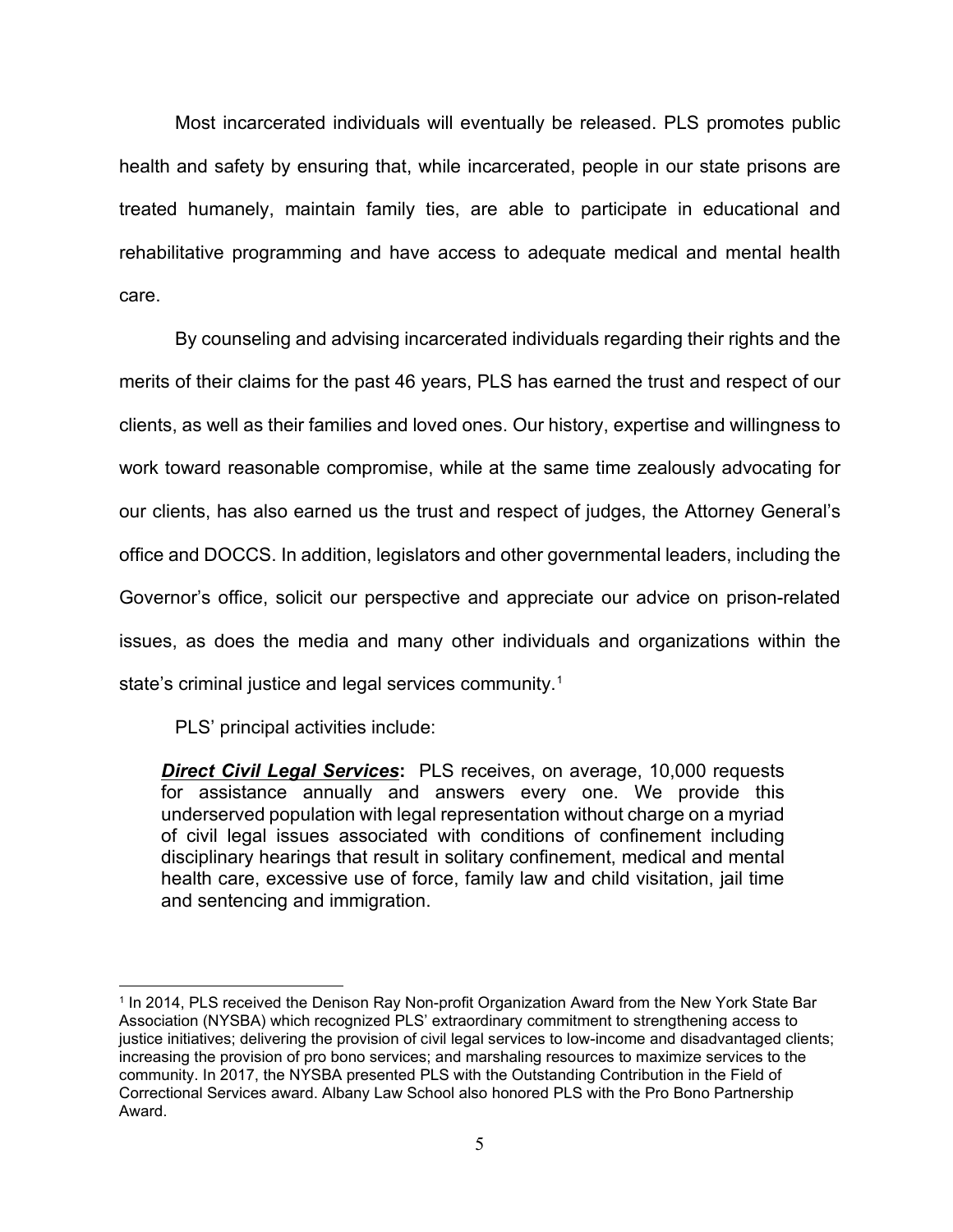*Education Project***:** Initiated in 2018, the Education Project focuses on ensuring that incarcerated individuals are provided with the education to which they are entitled by law. The Education Project also ensures that DOCCS is complying with various federal and state education laws including the Individuals with Disabilities Education Act (IDEA) and the American with Disabilities Act (ADA). To date, the Education project has:

- Educated parents of at-risk special education students regarding their child's continuing rights under the IDEA should they become incarcerated.
- Analyzed DOCCS regulations, directives and policies relevant to special education to identify systemic failures with respect to compliance with the mandates of the IDEA and NYS education law.
- Made recommendations to DOCCS to amend its policies to achieve compliance with IDEA and NYS education law mandates.
- Advocated and litigated to achieve DOCCS' compliance with both the IDEA and NYS education law.

*Mental Health Project***:** Our Mental Health Project (MHP) focuses on the needs of youth under 21 and veterans who suffer from mental illness. We focus on these two populations because they are two of the largest segments of the prison population and include the most vulnerable people. Youth under 21 and veterans experience higher rates of mental illness than are experienced by other groups of prisoners. Through our MHP, eligible individuals obtain needed mental health care and we work to ensure that they are not subjected to conditions, such as long-term solitary confinement, that exacerbate their mental illness.

*Family Matters Unit***:** Our Family Matters Unit (FMU) assists incarcerated parents in challenging prison disciplinary sanctions suspending or terminating visitation with their children, drafts child visitation petitions, provides representation in court on visitation and support petitions, helps clients access court records, enforce visitation orders and draft child support modification papers. The Unit provides a critical resource to incarcerated parents, helping them maintain family ties during their incarceration and removing one of the major barriers to successful reintegration – the accumulation of insurmountable debt as a result of child support arrears.

*Pro Bono Partnership Program:* Our Pro Bono Partnership Project (PBPP) is a comprehensive program comprised of partnerships with law firms, community agencies and law schools statewide. We also work with the New York State Bar Association (NYSBA) and various county bar associations to identify possible pro bono counsel. Through this project, since 2011, more than sixty (60) individuals and firms have been recruited to accept cases, and hundreds of prisoners have had legal representation that they otherwise would not have had.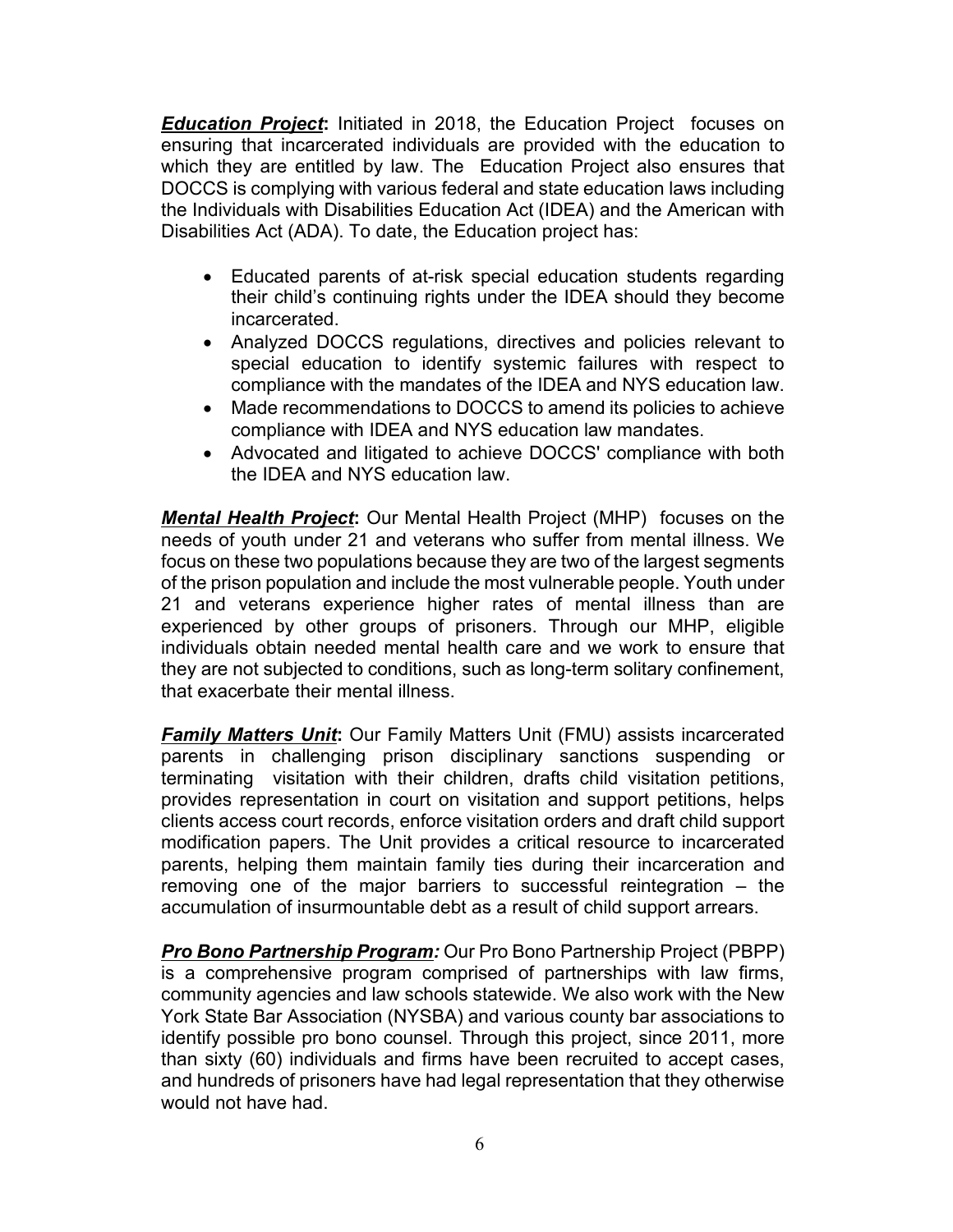*Albion and Bedford Hills Telephone Program***:** Our Albion and Bedford Hills Telephone Programs involves a partnership between DOCCS and PLS. Since its inception in 2014, more than 700 women have received legal assistance on numerous issues including evictions from pre-prison housing, identity theft, sentencing and jail time issues, medical and mental health care and child visitation and custody.

*Pre-Release and Reentry Project:* [2](#page-6-0) Our Pre-Release & Reentry Project is a holistic approach to reintegration focused on incarcerated individuals from the Bronx and New York County who are within six to 12 months of their maximum release date. PLS sends these individuals a questionnaire designed to identify their needs and then accepts those individuals into the program who are most likely to benefit from our services. We then work with these individuals for six to 12 months prior to their release from prison, providing representation focused on preparing them for reintegration into their community. To maximize the likelihood of a successful transition, we focus on issues related to:

- Pre and post release education and programming;
- Discharge planning relating to medical and mental health care;
- Locating housing;
- Procuring legal documentation;
- Assisting with job placement;
- Resolving immigration issues;
- Obtaining benefits;
- Re-establishing family connections; and
- Upon a person's release, connecting our clients with available resources in NYC, such as the Fortune Society, Osborne Association and the Doe Foundation.

We follows these clients for up to a three-year period after their release to gather statistics on recidivism and, in turn, assess the successfulness of the program.

*PLS Newsletter:* PLS publishes a bi-monthly newsletter, *Pro Se*, which advises prisoners of changes in the law and explains technical aspects of various laws. *Pro Se* is distributed to all incarcerated individuals via the tablets that incarcerated individuals are now provided and more than 200 organizations and practitioners.

**PLS Client Educational Materials:** In addition to counseling, advocacy and legal representation, we produce and provide more than 75 educational memos on various prisoner rights issues. We continually update and add to

<span id="page-6-0"></span> $\overline{a}$ <sup>2</sup> The PLS PREP project is funded, in part, by New York Community Trust and by the van Ameringen Foundation.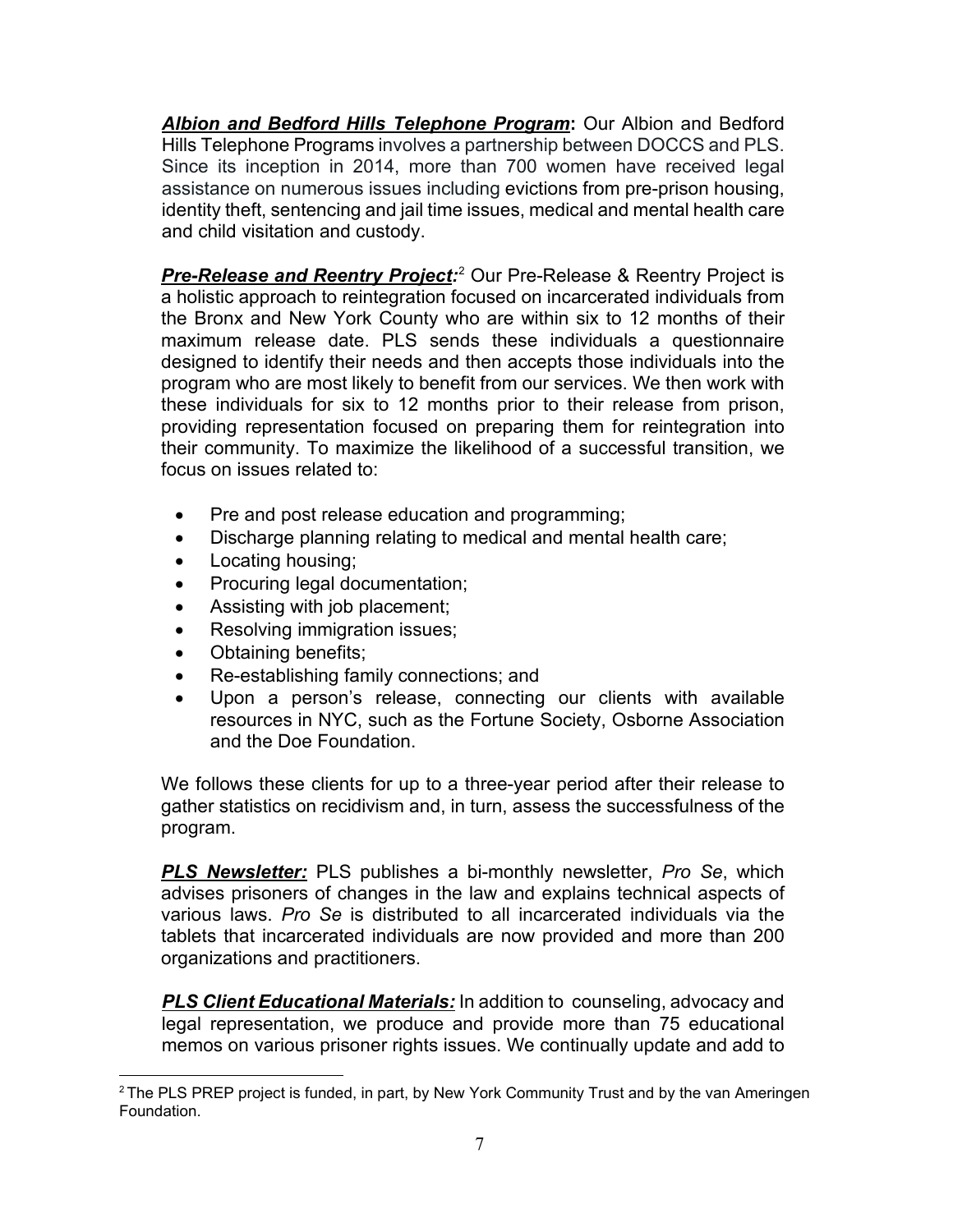these memos, to ensure that we address specific areas of the law so that the incarcerated population is able to navigate both the prison system and the courts.

*Partnerships with Law Schools & the Courts:* We partner with law schools to provide training and mentoring for students who work via work study, clinics, internships, externships or pro bono.

*Immigration Unit***:** [3](#page-7-0) The Immigration Unit provides representation to all immigrants in New York State prisons who are facing deportation hearings. PLS' immigration unit, which opened in 2014, handles over 300 deportation cases annually. In 2015, the success rate for incarcerated individuals facing deportation hearings without representation was reported to be 2%. The success rate for clients represented by PLS attorneys has been close to 38%.

*Rapid Response Unit***:** [4](#page-7-1) We provide immigration representation to individuals detained or facing detention in Albany, Columbia, Greene, Rensselaer, Saratoga, Schenectady, Warren, Washington, Clinton, Essex, Franklin, Hamilton, Jefferson, Lewis, St Lawrence County jails.

**Unaccompanied Minors Project:**<sup>[5](#page-7-2)</sup> Under the Homeland Security Act of 2002, the U.S. Department of Health and Human Services ("HHS"), Administration for Children and Families, Office of Refugee Resettlement is tasked with overseeing the care and placement of unaccompanied children ("children"). HHS contracted with Vera Institute of Justice to develop and coordinate regional programs to increase pro bono services, including representation, for children in HHS custody and who are released from HHS custody. Vera, in turn, selected PLS as the non-profit legal services provider to provide these services to the children being held at Berkshire Farms in Canaan, New York. PLS provides a wide range of services to these children, including:

- Providing a "Know Your Rights Orientation" (KYR);
- Conducting initial interviews ("screenings") with unrepresented children in HHS custody;
- Providing courtroom assistance for all unrepresented children in HHS custody who are required to appear in court while in custody;
- Assisting where unrepresented children in HHS custody, care provider managers, or other relevant persons are required by immigration court practice and procedures to file paperwork with DHS or DOJ;

 $\overline{a}$ 

<span id="page-7-0"></span> $3$  PLS' Immigration Unit is funded through the Office of New Americans.

<span id="page-7-1"></span><sup>4</sup> PLS' Rapid Response Immigration Unit is funded by the Office of New Americans.

<span id="page-7-2"></span><sup>5</sup> PLS' Unaccompanied Minors Project is funded through the Vera Institute of Justice.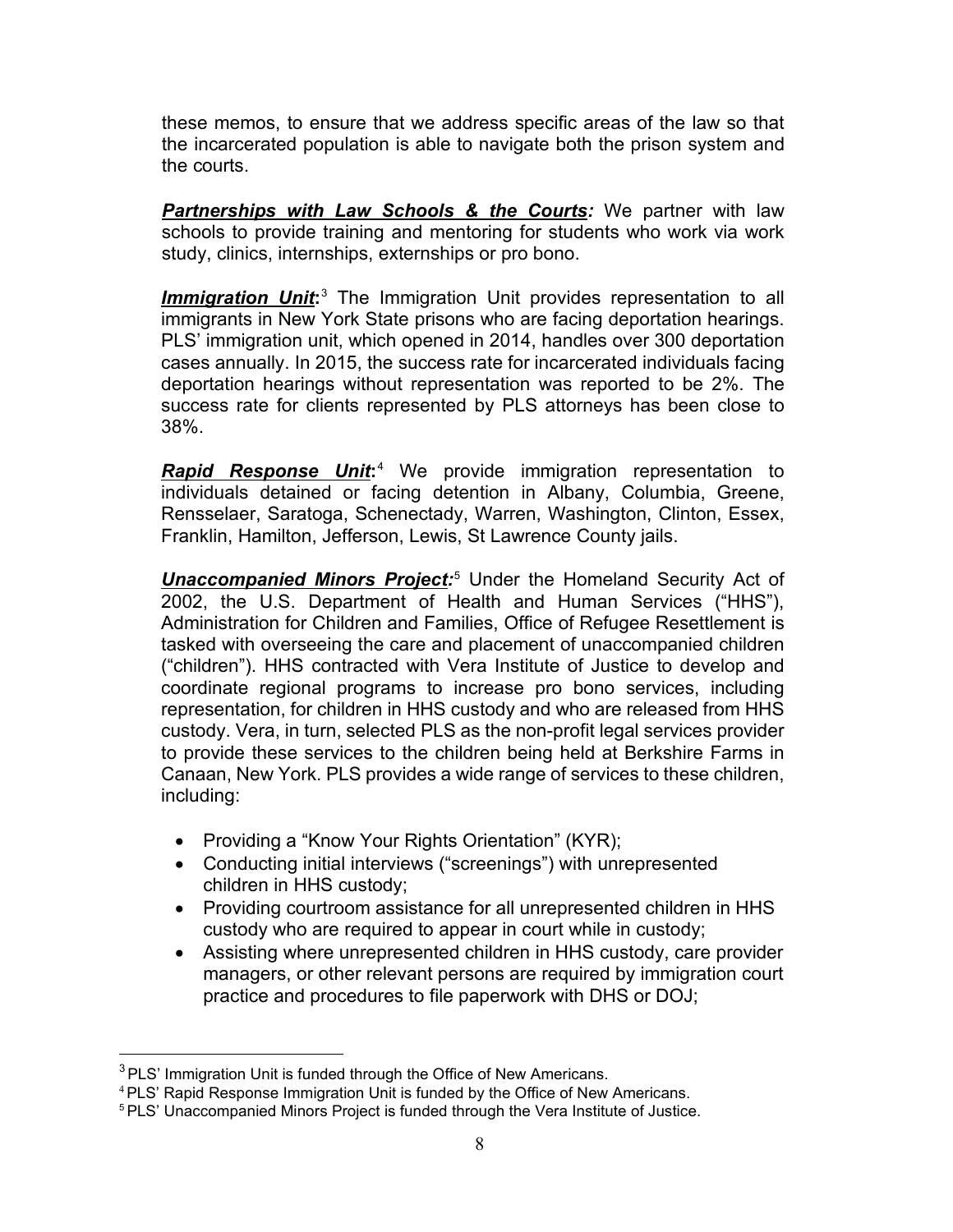- Coordinating the assignment of Pro Bono Attorneys for children in HHS custody;
- Providing legal referrals to children as they move through the ORR system; and
- Conducting training on immigration law and procedures for newly recruited attorneys, both in-house and volunteer.

### **IV. PLS' LITIGATION AND ADVOCACY**

Over this past year, PLS has litigated dozens of cases that have helped hold the

Department of Corrections and Community Supervision (DOCCS) accountable and

ensure that the incarcerated population is treated justly and fairly. As a result of PLS'

perseverance and tenacity on behalf of our clients, we obtained court decisions or

settlements with DOCCS that:

- ensure that the Sexual Assault and Reform Act (SARA) residency restrictions are properly applied;
- adopted a bright-line rule that an incarcerated person has exhausted their administrative remedies under the Prison Litigation Reform Act (PLRA), once they have appealed to the Central Office Review Committee (CORC), and the CORC's time limit to render a decision has expired;
- mandated that DOCCS "explain, in reasonable detail, the basis for their determination that [our client was] not an appropriate candidate for medical parole," finding that DOCCS' refusal to certify an individual for medical parole exhibits 'irrationality bordering on impropriety' without some reasonable explanation as to why he is not an appropriate candidate for medical parole."
- reversed a prison disciplinary hearing because DOCCS failed to comply with due process and DOCCS' own regulations by denying our client his right to call witnesses at his disciplinary hearing;
- reversed DOCCS' initial denial of merit time to a client who was forced to leave the SHOCK incarceration program because she suffered two broken legs;
- reversed a disciplinary hearing based upon lack of substantial evidence and DOCCS' failure to follow its own protocols regarding the duty to inventory an individual's property upon their admission to solitary confinement;
- found that DOCCS' refusal to comply with a judicial order for SHOCK incarceration on the basis that the client had received drug-related misbehavior reports was in violation of Correction Law §867 (2-a). [This section of the law provides a distinct process for individuals who have been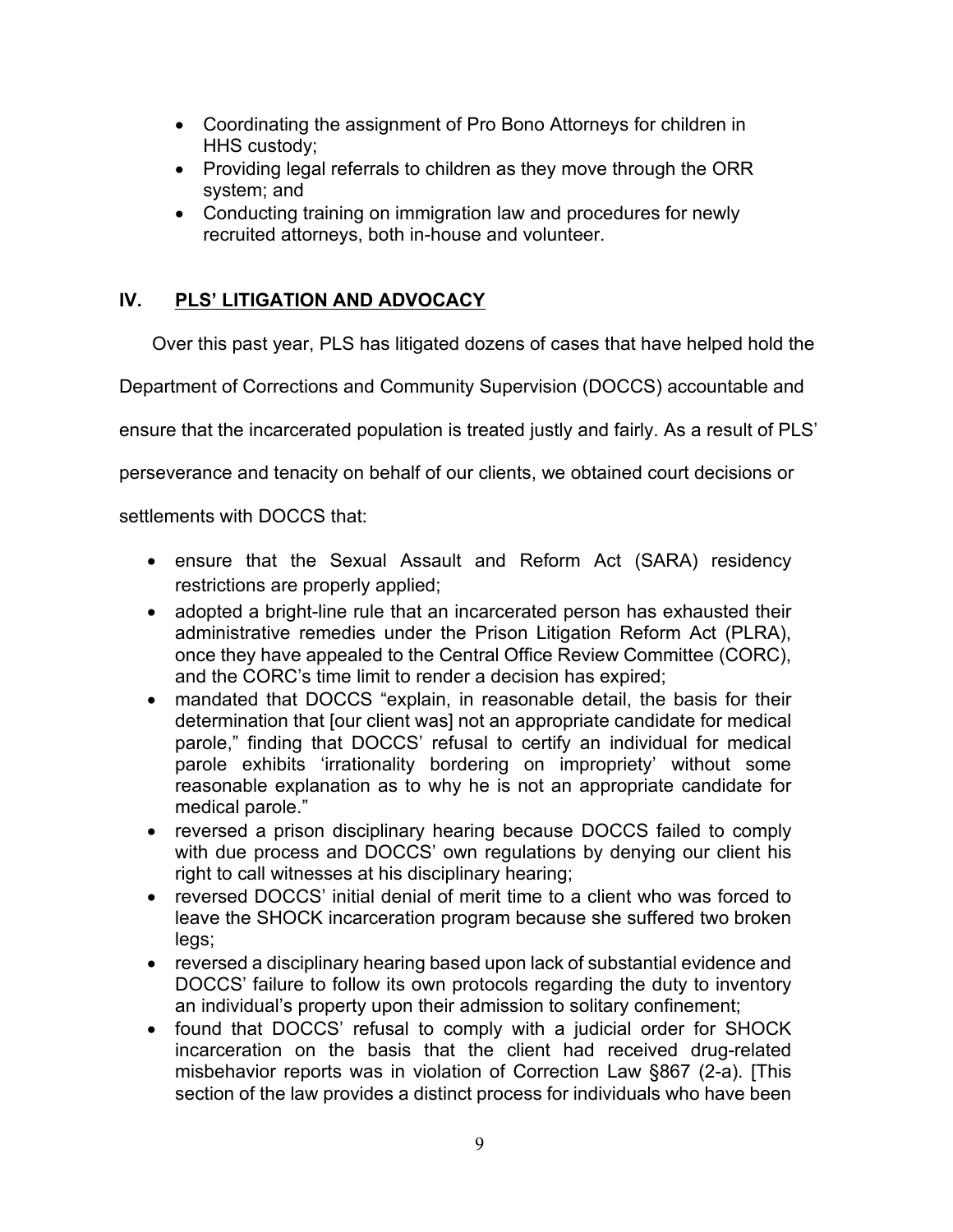judicially sentenced to SHOCK and permits the screening committee to examine only whether the individual has a medical or mental health condition that would prevent him from completing the SHOCK program in determining whether to admit him];

- reversed and expunged a disciplinary determination by DOCCS based upon DOCCS' failure to follow its own procedures with respect to allowing an individual to observe a cell search; and
- reversed and expunged a disciplinary determination by DOCCS based upon DOCCS' failure to call the witnesses requested and failing to provide our client, who was blind, the hearing materials in an accessible format in violation of the Americans with Disabilities Act, (ADA),the Rehabilitation Act and DOCCS' Directive #4932.

 In addition to the above, PLS engages in daily advocacy on behalf of our clients, helping to ensure that issues associated with their conditions of confinement are addressed in a fair, just and timely manner. Attached, as Appendix A, is an overview of just some of the critical advocacy engaged in by PLS attorneys on behalf of incarcerated individuals over this past year. This summary highlights the need for constant oversight and diligent and persistent advocacy and drives home the reality that, if left unchecked, our prisons could quickly return to pre-Attica conditions.

 Finally, the recent release of the New York State Inspector General's investigation and findings regarding DOCCS' drug testing program $^6$  $^6$ , further underscores the importance of providing PLS adequate funding. In her report on pages 16 – 17, Inspector General Lang lays out PLS' role in bringing the false positive issue to the attention of DOCCS; a role that was critical in DOCCS' final decisions to suspend Buprenorphine testing, reverse sanctions and alert the Inspector General of the problem.

<span id="page-9-0"></span> <sup>6</sup> Lang, Lucy, NYS Inspector General, "Investigation of New York State Department of Corrections and Community Supervision Incarcerated Individual Drug Testing Program," January 2022. Available at: [https://ig.ny.gov/system/files/documents/2022/01/doccs-microgenics\\_2764.316.2019\\_alb\\_report\\_20220103.pdf](https://ig.ny.gov/system/files/documents/2022/01/doccs-microgenics_2764.316.2019_alb_report_20220103.pdf)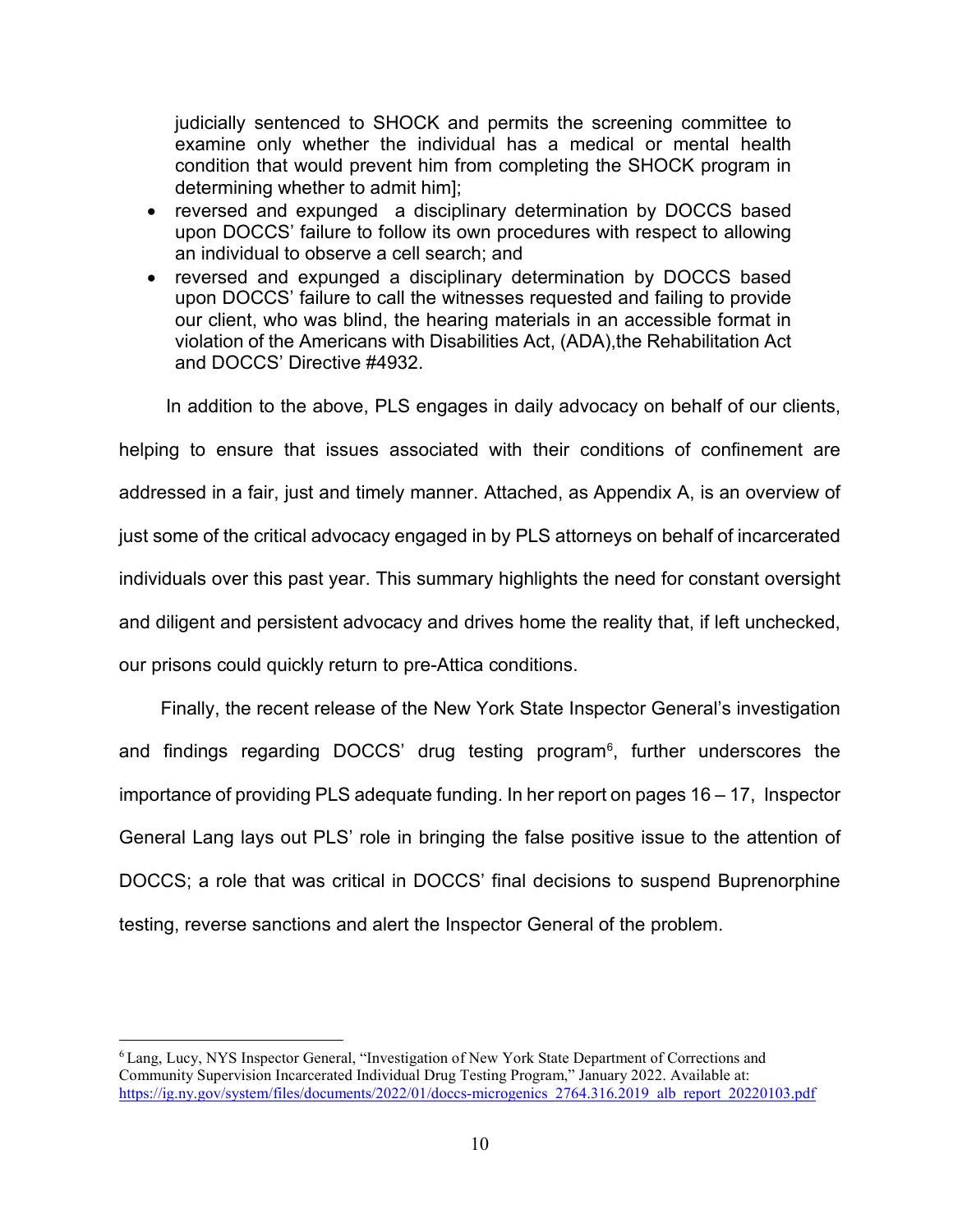### **V. PLS – A SMART INVESTMENT ON ALL FRONTS**

PLS ensures that sentences of incarcerated New Yorkers are calculated correctly, that they receive all of the jail time credit to which they are entitled and that they do not unlawfully lose good time credits. PLS also ensures that unlawful disciplinary hearings are reversed and individuals subjected to those disciplinary hearings do not unlawfully spend time in isolated confinement, a form of confinement which significantly increases recidivism rates.

In 2021, PLS' advocacy resulted in the expungement of approximately 17 years of solitary confinement from individuals' disciplinary records, the restoration of almost four (4) years of good time and the correction of nine (9) years of jail time, parole time and sentencing credit. According to a 2015 report by the Vera Institute of Justice the average annual cost of incarceration in New York State is \$69,355 per prisoner. [7](#page-10-0) As a result, in 2021 alone, PLS saved the State over \$2 million.

But there are other deeper, more compelling reasons to fund PLS beyond the fact that PLS has more than paid for itself through the money it has saved the State over the past 46 years.

As noted, PLS, created in the wake of the Attica uprising, is an integral part of New York State's criminal justice system and has helped to promote prison and public safety for over 46 years. A look-back at where things stood when the Attica uprising occurred is instructive.

On September 10, 1971, when a group of incarcerated individuals took over the D-yard at Attica, and three days later, on September  $13<sup>th</sup>$ , when the state police and

<span id="page-10-0"></span> <sup>7</sup> <https://www.vera.org/publications/price-of-prisons-2015-state-spending-trends>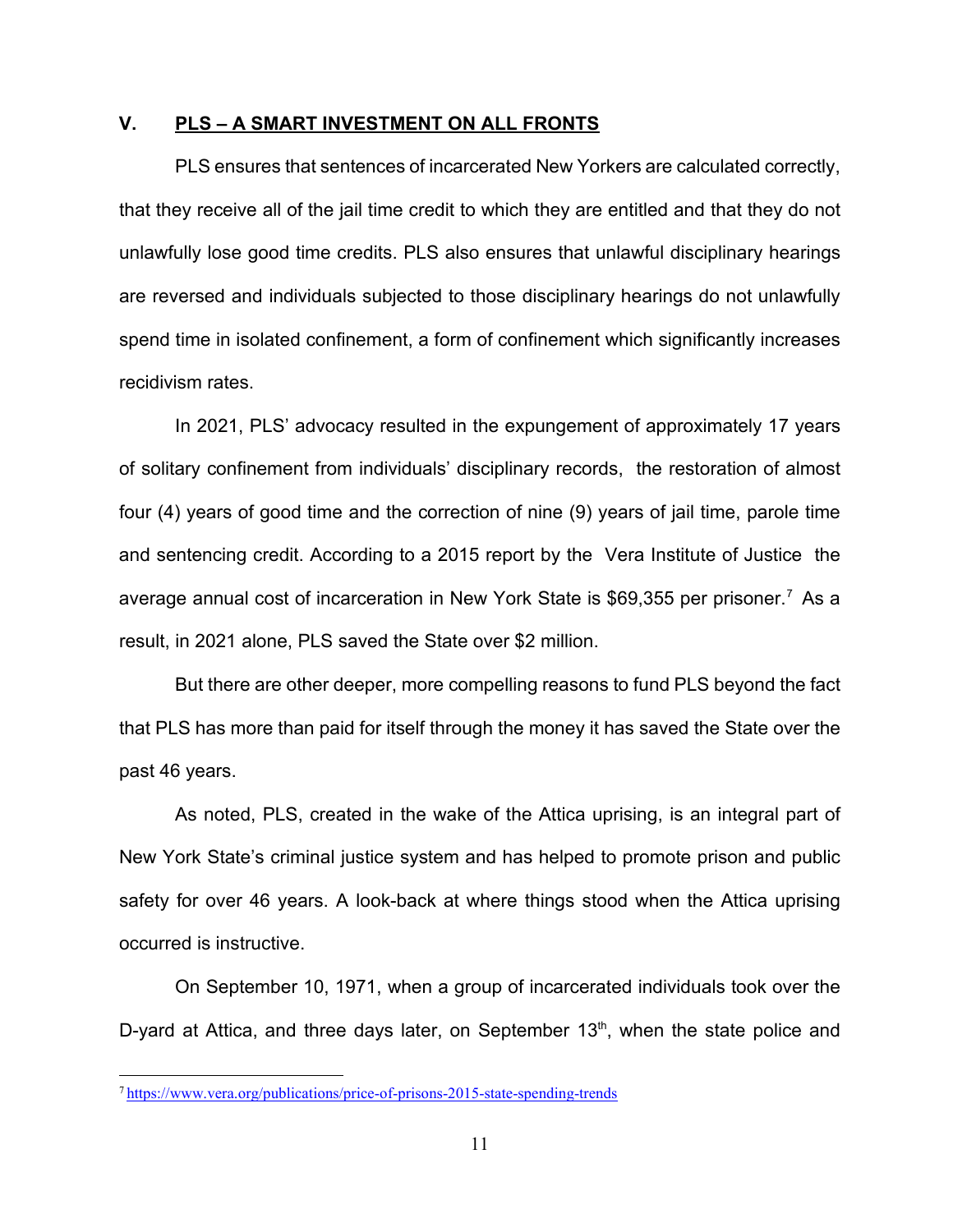prison officials retook the prison in the bloodiest recorded conflict within the United States since the civil war, the prison population at Attica was 1,281. Today Attica imprisons 1,644 people. In 1971, there was a total of 18 prisons across New York State and a total incarcerated population of 12,525. Today we have 50 (soon to be 44) prisons and a population of approximately  $30,416$ .<sup>[8](#page-11-0)</sup> As such, while we have certainly witnessed a significant decrease in New York's prison population over the past several years, with a current prison population that is approximately 2.5 times that of what it was when NYS experienced its worst prison riot in U.S. history, the need for PLS services remains crucial.

Adequately funding PLS provides an enormous social, moral and economic benefit to New York State. The critical work PLS engaged in this past year, including continuing to address the COVID-19 crisis in the prisons, is just one example. PLS' ability to immediately address situations like COVID and, in the past, HIV Aids, Hepatitis C, etc., while continuing to insist on transparency, provide oversight and offer direct legal services to thousands of incarcerated New Yorkers every year, has been instrumental in helping to prevent another Attica. The New York State Association of Criminal Defense Lawyers (NYSACDL) has stated that PLS' "work has made the prisons safer, more humane and less violent." New York State Bar Association Past President Stephen Younger stated: "One of the greatest values of PLS is that it works to avoid conditions of confinement that resulted in the devastating Attica riot. PLS is – and should remain – a vital, integral part of the state's criminal justice system and a critical component of public

<span id="page-11-0"></span> <sup>8</sup> See DOCCS Daily Population Capacity Report January 20, 2022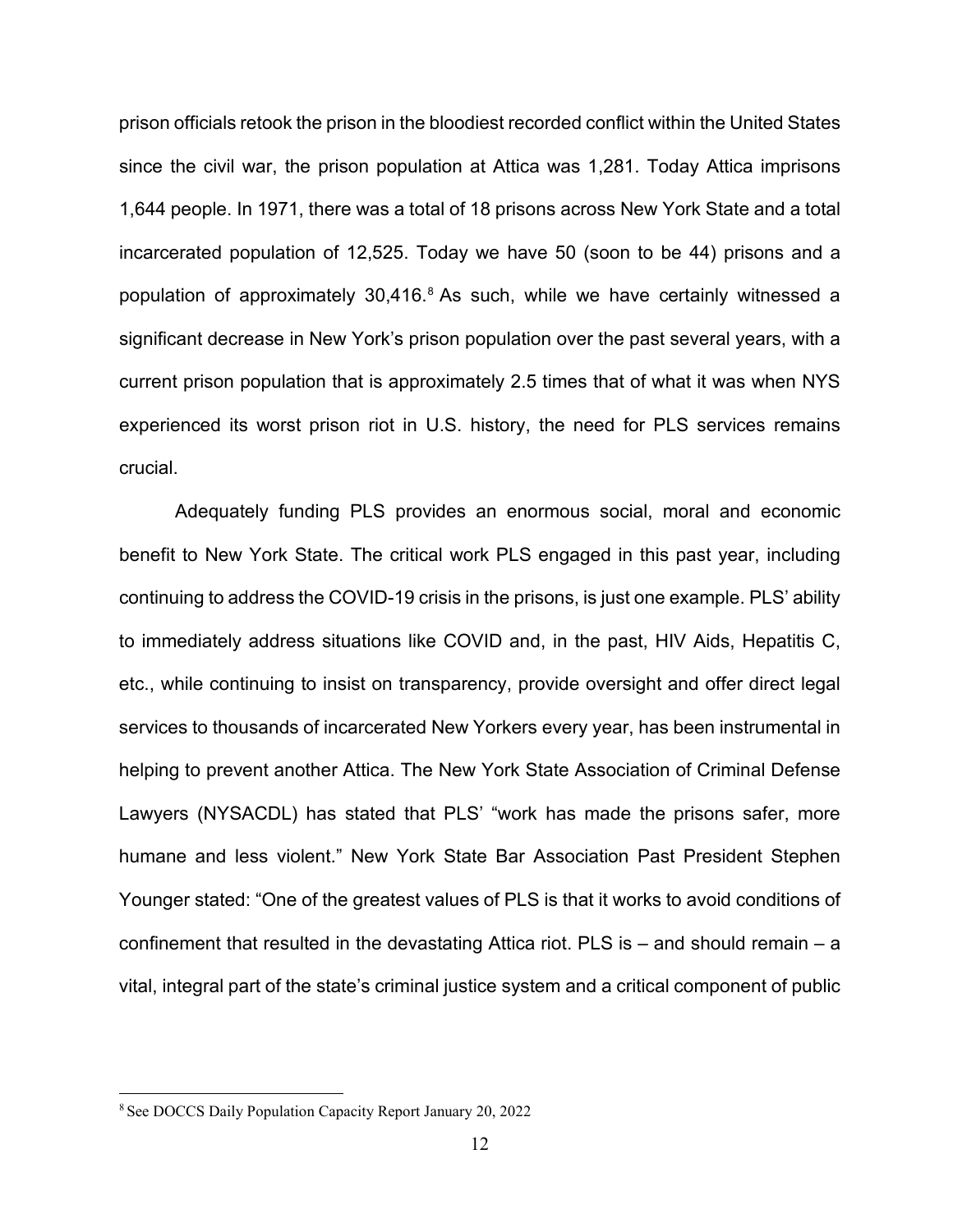safety." The cost of another Attica would be astronomical, not just in dollars but in lives and the threat to the future stability of our criminal justice system.

#### **VI. CONCLUSION**

PLS has two primary functions:

(1) Acting as a check on the exercise of power behind New York's prison walls by advocating for the peaceful resolution of the incarcerated population's grievances thereby reducing tensions and maintaining safety and security within the prisons; and

(2) Helping individuals prepare for successful reintegration into their communities by advocating with respect to their safety and security, helping maintain family connections, and ensuring adequate educational and vocational programming and medical and mental health care.

We commend Governor Hochul for including PLS in her first Executive budget and the Assembly and the Senate for providing PLS with funding in the past, as both actions are a clear indication of their commitment to civil and human rights and a testament to the value that New York State places on the rehabilitation and reintegration goals of our criminal justice system, as well as public safety (both inside and outside prison walls.) We again thank Governor Hochul for including PLS in her FY 2022-2023 Executive Budget and we ask the Legislature to add \$2.4 million to the Executive appropriation of \$2.2 million to ensure PLS' ability to continue its critically important work on behalf of the State of New York.

13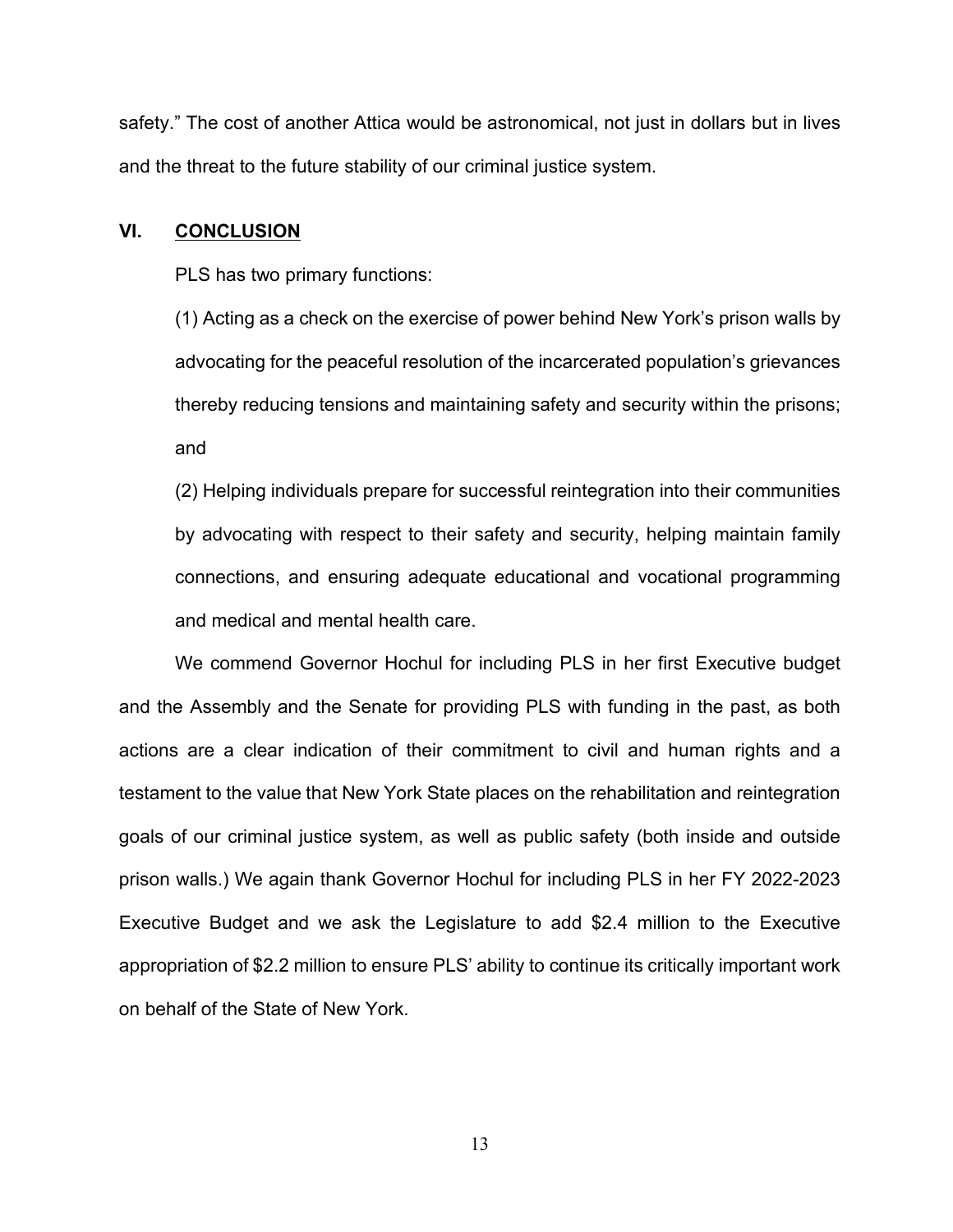Dated: January 25, 2022

Karen L. Murtagh, Esq., PLS Executive Director Prisoners' Legal Services of New York 41 State Street, Suite # M112 Albany, New York 12207 (518) 445-6050 kmurtagh@plsny.org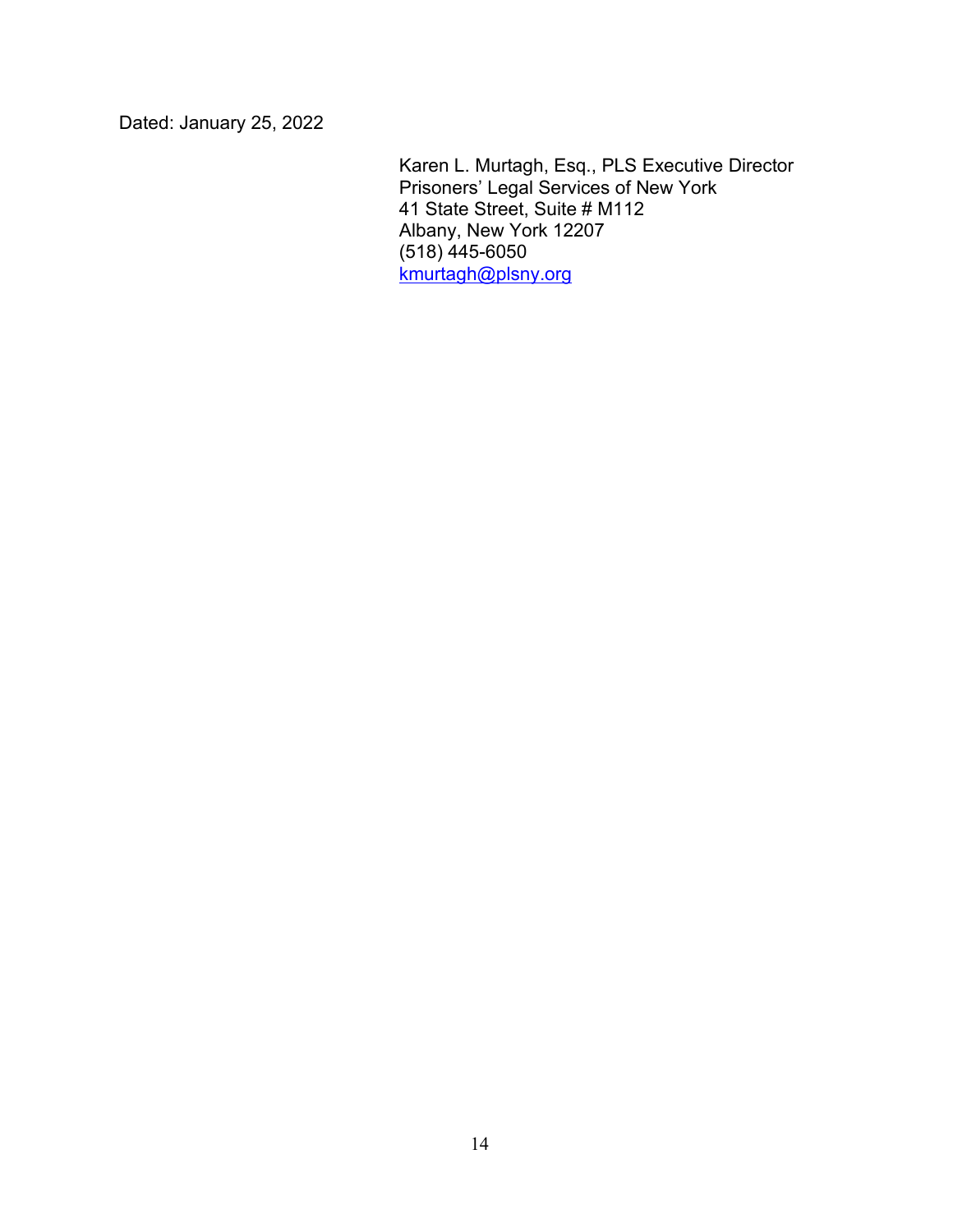### **PRISONERS' LEGAL SERVICES ADVOCACY REPORT 2021**

*Bedford Hills "Warm Line" Update:* Over fifty women signed up for the warmline this past year. The women sought assistance regarding criminal appeals, parole eligibility and other sentencing issues, information on clemency, visitation and custody/guardianship, placement in SNU, mental health medication, medical care, medical parole, suspension of statute of limitations, obtaining records from Rikers Island, applying for stimulus check, and challenging a disciplinary incident in the Court of Claims.

*Albion "Warm Line" Update:* This past year, we received 140 phone calls on the Warmline relating to a number of issues including jail time/sentencing, disciplinary, COVID-19, inadequate medical and mental health care, family law, Shock and other programs, and criminal law issues. PLS provided counsel and advice on several cases, referred some cases to the Immigration Unit, some to the Family Matters Unit, and opened others for investigation.

*Advocacy Results in Medical Shower Provided:* JV has various bladder, prostate and kidney issues. JV reported that staff were not allowing the daily medical showers his provider had recommended for hygiene, PLS' successful advocacy on this issue resulted in the Facility Health Services Director (FHSD) notifying us that a daily medical shower permit had been issued to JV.

*Review of Hearing Results in Reversal & Expunge:* AR-F had been released early under DOCCS' Correction Law § 73(10) release program, but was subsequently arrested for violating an order of protection which, in turn, violated a term of his release and AR-F was returned to state custody, whereupon he received a misbehavior report for absconding. The incident described in the report related to AR-F's arrest and had absolutely nothing to do with absconding, but he was found guilty and received a penalty including 30 days keeplock. PLS appealed on substantial evidence grounds, but the appeal was rejected because no initial appeal had been submitted within 30 days following AR-F receipt of the hearing disposition as required by 7 NYCRR § 254.8. PLS then called Special Housing, explained the ridiculousness of the charge and asked them to review the hearing. They did, and the disposition was reversed and expunged.

*Reconsideration Result in Dismissal:* CR received two virtually identical misbehavior reports. Both were written after CR defecated metal on two consecutive days, and charged him with contraband, altered item, and smuggling. In a supplemental appeal PLS argued that the charges violated Correction Law §401(3) and the presumption against disciplining people for selfharming behaviors. PLS also argued that none of the charges were supported by substantial evidence. In response, Special Housing dismissed both smuggling charges and one altered item charge, and reduced the penalty from 270 days keeplock to 105 days. Shortly thereafter, we obtained CR's OMH records, which not only established CR's decompensating mental health and repeated self-harm in the days prior to the incidents, but also showed that the defecated metal resulted from one ingestion/incident, thus providing additional grounds for the illegality of the second misbehavior report. PLS submitted a request for reconsideration, upon which Special Housing dismissed the remaining charges, resulting in a savings of 105 days confinement.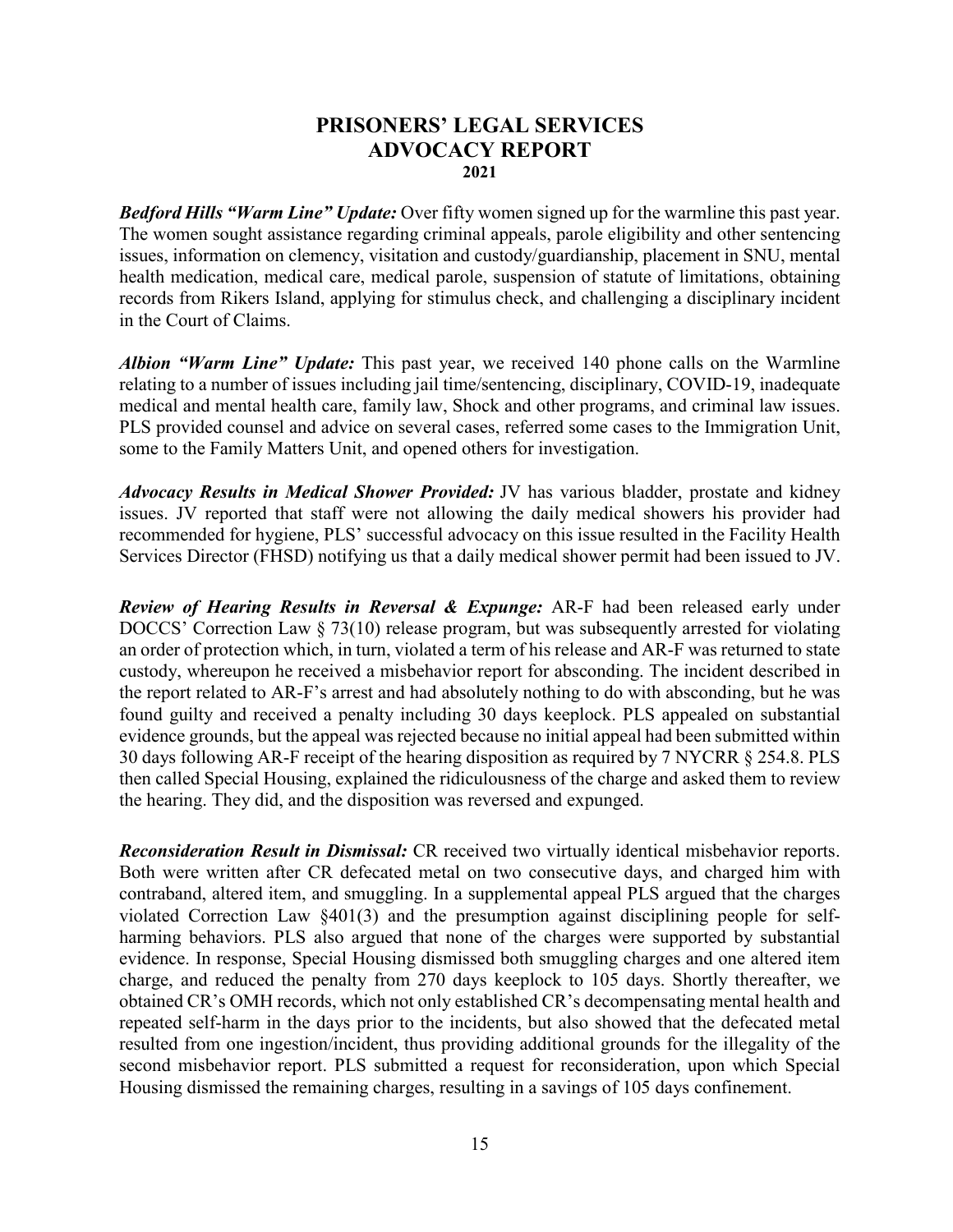*Advocacy Results in Long-Term Protective Custody:* JK sought assistance with obtaining longterm protective custody: With a history of being a confidential informant for police departments in the capital region, JK's safety was at risk in every correctional facility in which he had been placed. PLS advocated with Classification and Movement and subsequently learned that JK had been transferred to Hudson Correctional Facility, which is now being used as a long-term protective custody facility.

*Advocacy Results in Move for Medical Condition***:** PS had an order to reside on the first floor "flats" at Great Meadow due to severe asthma, but security staff ordered him to the second floor, which they insisted was also considered the flats. After obtaining PS's medical records, which included an active order for the first floor only, we contacted the Superintendent and asked that PS be moved to the first floor immediately. PS was moved shortly thereafter.

*Amendment of Delinquency Date Corrected***:** JH was returned to DOCCS custody as a PRS violator with a "hold until maximum" assessment. JH received a preliminary delinquency date in February 2019 upon failing to report to his parole officer, but at his final revocation hearing the ALJ modified the final delinquency date to March 2020. As a result, his PRS would have continued to run throughout his time in the community and should have expired in September 2019. DOCCS, however, had JH's final delinquency date a full year earlier, in March 2019, and had calculated that his PRS would not expire until December 2020. PLS contacted the Office of Sentencing Review to request amendment of JH's delinquency date consistent with his revocation minutes. They responded the following day to inform us JH's dates had been corrected, and he was released from prison later that same day. Our advocacy saved 75 days sentence computation time.

*Unnecessary Medical Invoices Corrected*: In December 2019, WF was inexplicably admitted to an outside hospital as a civilian instead of as a prisoner. WF subsequently and erroneously began receiving monthly bills from Mohawk Valley Health System (MVHS) in the amount of \$7,594.39. WF had received seven bills by the time he contacted PLS; he reported that no one at his facility had been responsive to his requests for help. PLS resolved the matter by calling the business office of MVHS and explaining that WF should not have been billed.

*Advocacy Results in Reversal of Tier III and Transfer*: Following an assault on CG by other prisoners, CG's mother reported that CG was in Upstate Medical Center with facial fractures, lacerations and bruising. CG was also charged with violent conduct, fighting, assault on staff and refusing a direct order. Overcoming many obstacles to investigation, PLS was able to get the Tier III hearing related to the incident reversed and successfully advocated for the client's placement in unit for the cognitively impaired at Fishkill.

*Advocacy Results in Hearing Reversal:* At his Tier III hearing, despite the fact that TJ took full responsibility for his actions, the hearing officer imposed 720 days SHU and recommended 365 days loss of good time. In addition, the second session of the hearing was not recorded. Confronted with this information, the Office of Inmate Discipline reversed the hearing and ordered a re-hearing.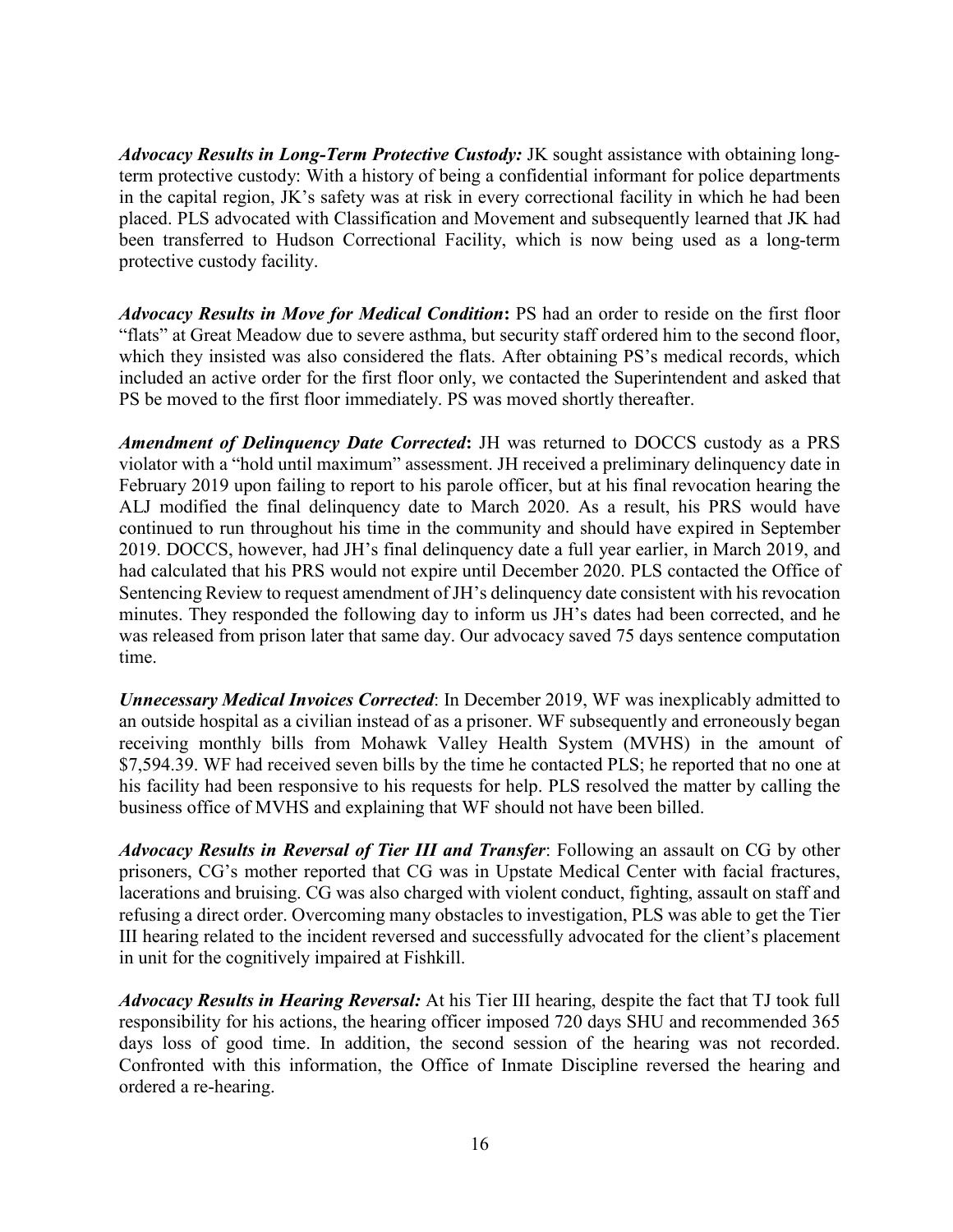*Advocacy Result in Medical Parole to Nursing home:* EB had been attacked at Riker's Island many years ago. His body and brain deteriorated over the years until he was paralyzed from the neck down. PLS assisted the Deputy Commissioner and Chief Medical Officer in the request for medical parole by also sending a letter to the parole office. PLS described the condition of EB and additionally noted that it took time to find a nursing home bed which could be lost if there was a delay in granting medical parole. EB was released to the nursing home near his mother and his brother.

*Transfer to Continue Education Granted*: NC is a Bard BPI student. PLS won a reversal on his Tier III hearing, but while his case was pending, NC was transferred to Clinton Correctional Facility. The Bard BPI program does not extend to Clinton. After much advocacy, Deputy Commissioner and Director of Programs noted that Mr. Colon's transfer back to the Green Haven Hub to continue his education is a high priority.

*Medical Advocacy Result in Needed Medication:* PLS submitted a medical advocacy letter on behalf of AD who was unsatisfied with the medical treatment he was receiving for his chronic respiratory problems, which include constant issues with his ear, nose, and throat. AD informed PLS that certain medications he received at home helped with his respiratory problems which he asked for, but did not receive at Fishkill. PLS submitted a medical advocacy letter on AD's behalf to Fishkill. AD recently informed us that he was given the medications that his doctor at home had recommended.

*Release from SHU and Transfer*: PLS contacted Special Housing, the Office of Classification and Movement, and Fishkill's Superintendent on behalf of DF, who reported that he was being held in SHU for approximately 14 days over his SHU release date. Special Housing confirmed that there were not any holds on DF's record and that he did not receive additional sanctions to warrant him being held in SHU. The Office of Classification and Movement informed PLS that they were investigating the matter. PLS then called the Superintendent, who advised that DF was just released from SHU for transfer to a different facility.

*Transfer Granted*: LM requested PLS' assistance due to the conditions inside of Green Haven SHU, including pest infestations, hot temperatures, and problems with electricity. PLS contacted LM's counselor about these issues and LM's counselor said that he would report these issues to officers. PLS then submitted a FOIL request for records of pest inspections and various protocols used to maintain conditions inside of Green Haven SHU. LM was then transferred to a different facility.

*Advocacy Results in Time Saved*: This has been a long-running and complex sentence calculation case (since 2018), involving the relationship between a federal sentence and two concurrent aggregate New York State terms he is currently serving in DOCCS custody, and that we finally favorable resolved. The result is the running of a federal sentence concurrent with his New York sentence, effectuating the discharge of that federal sentence and thus saving almost 4 years (46 months) of time. In order to obtain credit for the years TJ already had been serving in state DOCCS custody, federal prison officials would need to agree to the designation of New York State as an institution in which the federal sentence could be served and satisfied. Given the administrative bureaucracy and hurdles involved, together with the past nine months of pandemic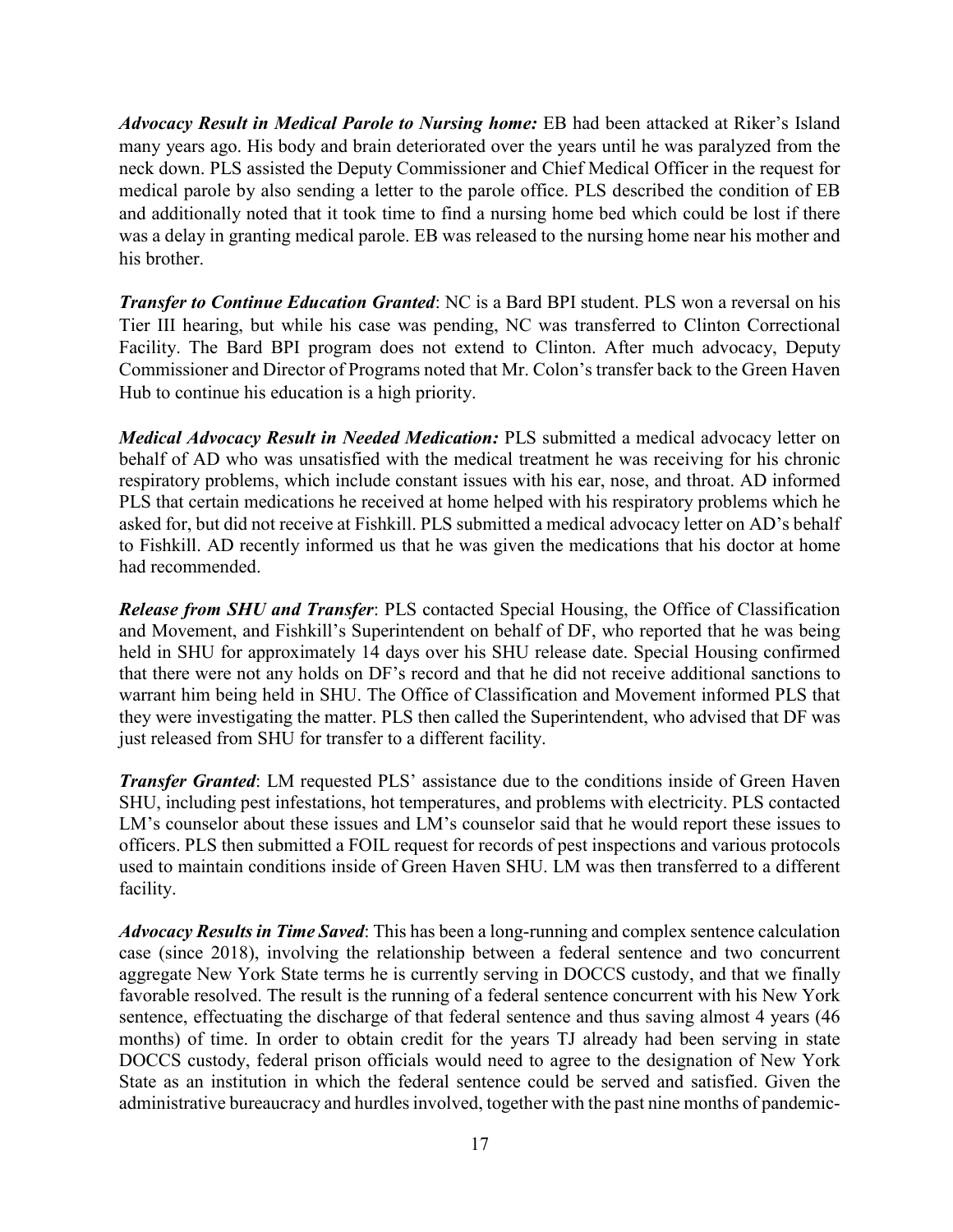related additional complications in getting responsive actions, it was only in October 2020 that we finally were able to obtain confirmation from federal authorities that his federal sentence of 46 months was deemed satisfied and discharged as of November 2019. Accordingly, through this 2+ year endeavor, PLS ultimately was able to save and spare TJ from having to serve an additional 46 months in federal prison consecutive to the service of his state prison term.

*Advocacy Result in Replacement of Glasses*: JD contacted PLS concerning his need for his eyeglasses. JD noted that upon his transfer to Upstate his eyeglasses and brown case were lost. JD filed grievances which were not acknowledged, but he was told his glasses would only be replaced if he agreed to a \$50.00 disbursement, funds he states he does not have. PLS relayed his allegations to the Superintendent. The Superintendent promptly responded, reporting that after investigation new glasses had been ordered at no charge and would soon arrive.

*Transfer Out of SHU Granted*: ET's mother contacted PLS advising that ET had completed his SHU sanction, but remained confined at Upstate. She stated that his property had been packed up for quite some time, leaving him in an empty cell. She indicated ET had been getting mixed messages from day to day about his status and when he might be released from confinement. PLS confirmed with Special Housing that ET had completed his SHU sanction due to a time cut. PLS contacted the facility Superintendent and ET was thereafter transferred out of Upstate.

*Advocacy Result in Proper Medication*: GC, a 79-year-old man, contacted PLS regarding access to Lumigan, a prescription eye medication used to control high intraocular eye pressure. GC has only one functioning eye and his vision in that eye had been deteriorating for years until the intraocular pressure was brought under control by Lumigan. GC was recently transferred to Groveland, where the medical department changed his prescription from Lumigan to Latanoprost, a medication which medical staff at other facilities had already tried and found ineffective. PLS advocated to the FHSD at Groveland to prescribe Lumigan because his prior history showed that Latanoprost was not effective. DOCCS then had GC seen by a specialist who recommended he receive Lumigan. DOCCS discontinued the Latanoprost re-prescribed Lumigan.

*Jail Time Credit Granted*: YR needed help with a six-month period of Jail Time in 2019 which was not credited to her current conviction. When YR was arrested on the charges underlying her present sentence, she was also held on a misdemeanor violation of probation (VOP) sentence and this was why she was not receiving full credit. This misdemeanor VOP resulted in a sentence of time served, which entitled YR's current sentence to the full six months of Jail Time credit. PLS contacted the Albany County Sheriff to advise them of YR's credit issue and requested an amendment. The Sheriff issued an amended Jail Time certificate, granting YR the full credit, and saving her 175 days. She has since been released from DOCCS custody.

*Certificate for Jail Time Credit*: JR, a returned Shock parole violator, noted a Jail Time credit issue involving two months of credit in 2017. PLS contacted the Albany County Sheriff to confirm JR's custody, and requested a Jail Time amendment. The Sheriff issued a new certificate, saving JR 62 days.

*Advocacy Results in Transfer to Shock Program*: AW requested assistance with DOCCS denial of his placement into the Shock program despite the fact that he was sentenced with a Judicial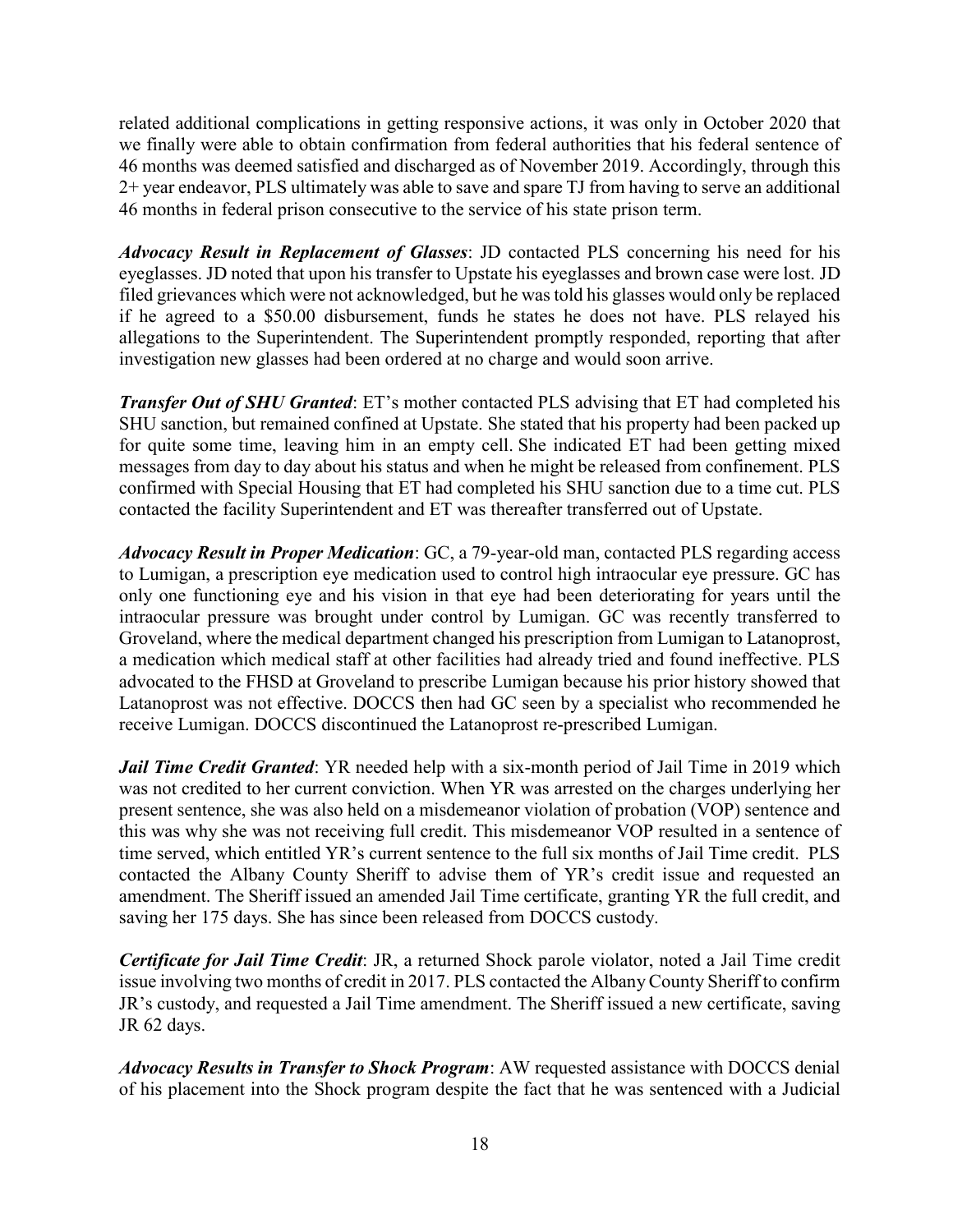Shock order. AW became time eligible for Shock in August 2020, but DOCCS, pursuant to an eligibility screening, determined AW was unsuitable for the program based on a prior Tier III disciplinary matter. PLS argued to DOCCS that the suitability screening was unlawful and in violation of the 3rd Department's decision in *Matzell v. Annucci*, 183 A.D.3d 1 (3d Dept. 2020, and requested AW's immediate placement into Shock. In October 2020, AW was transferred to Lakeview and DOCCS confirmed he would be placed into Shock. He can now be released as early as April 22, 2021, which is over two years sooner than his next nearest release date.

*Good Time Credit Granted*: AP was previously enrolled in Phase I of CASAT at Albion, but was removed after a Tier II hearing at which she was found guilty of failing to report an injury related to an act of self-harm. Counseling staff subsequently informed her in writing that unless the CASAT removal and Tier II hearing were removed from her record, she would be denied good time credit and would not be released on her CR date. PLS wrote to the Albion Superintendent and TAC and requested that this incident and related program removal not count against AP. She was subsequently granted all of her good time credit and released on her CR date.

*Advocacy Results in Merit Time Credit*: WO signed out of the Lakeview Shock program in 2018 due to a chronic medical condition that made it difficult and painful to participate. WO satisfied all requirements to earn a merit time allowance, but DOCCS refused to grant him the time based on his voluntary failure to complete Shock. As a result, he was held past his merit eligibility date of July 24, 2020, and told he would not be eligible for parole release until February 27, 2021. PLS advocated that denying merit time credit to WO amounted to unlawful disability-based discrimination pursuant to the ADA. WO subsequently received the merit time credit, appeared before the Parole Board, and was released to parole on December 2, 2020 saving him 87 days on his sentence.

*Hearing Reversed and Expunged Saving Days on Sentence: JG is a 21-year old with various* mental disabilities and a long history of disciplinary issues in DOCCS. While at Wende, JG was found guilty of various charges at a Tier III hearing and sentenced to 180 days in SHU and loss of privileges and visitation. PLS submitted a supplemental appeal arguing that the hearing officer should have considered JG's mental state and intellectual capacity and taken testimony from OMH and guidance/educational staff. OID reversed and expunged the hearing decision saving JG 180 days

*Advocacy Results in Reversal and Expungement of Tier III Rehearing:* PW was charged in a misbehavior report with assault on inmate, fighting, violent conduct, creating a disturbance, weapon and contraband. The report alleged that PW and three other inmates were involved in an altercation during which one of the participants sustained a laceration to the left side of his face requiring treatment at an outside hospital. The Sergeant who authored the report later testified that he did not witness the incident, but had viewed a video recording of the fight the following day, and it appeared that PW was the inmate who had caused the slashing injury. At the Tier III hearing on the charges, PW was removed, ostensibly for repeatedly interrupting the hearing officer. PW was found guilty *in absentia* of all charges and a penalty that included 365 days of SHU confinement and an additional 32 days of prehearing SHU confinement was imposed. PLS filed a supplemental appeal on PW's behalf claiming, among other things, that the removal of PW from the hearing was improper. Based on that appeal, the hearing was reversed and a new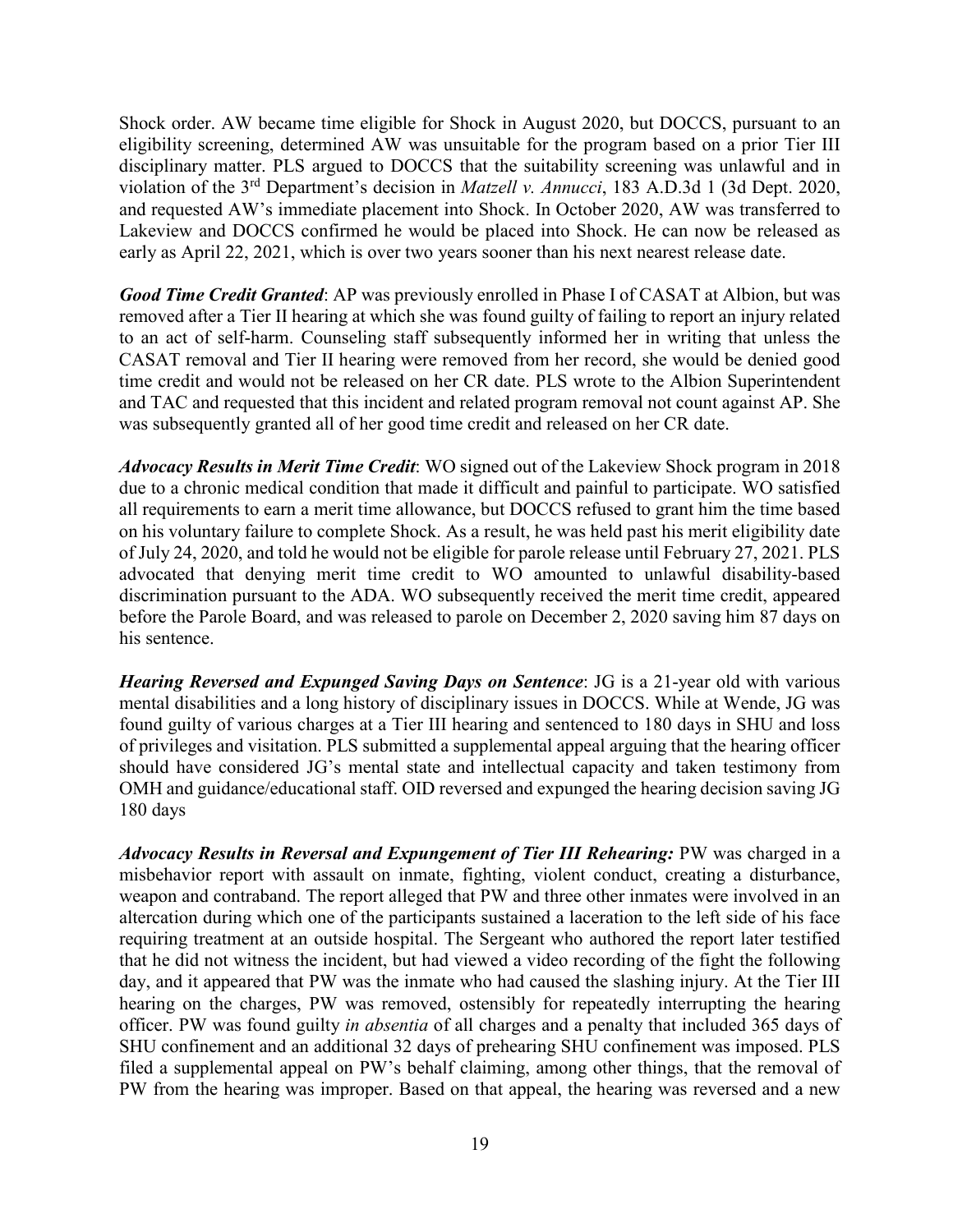hearing ordered. At the rehearing, PW was again removed, ostensibly for being "disruptive," and was again found guilty *in absentia* of all charges. A penalty of 365 days of SHU confinement was imposed. PLS filed a second supplemental appeal on PW's behalf arguing that: (1) PW had been improperly removed from the hearing; and (2) the hearing officer had failed to make the required "personal and meaningful inquiry" of a requested inmate eyewitness who, after initially agreeing to testify, later refused to do so due to a "fear of retaliation." Based on that appeal, the rehearing was reversed and the record expunged.

*Advocacy Results in Modified Dispositions:* SC received a misbehavior report for various charges when he spoke out after his dormitory had been stuck in the count for hours, an incident that turned disruptive and violent. SC received a second misbehavior report after he punched a plexiglass window; this was prompted by his receipt of the first ticket, as he knew it would cost him his chances of being conditionally released in early 2021. At the subsequent Tier 3 hearings, an aggregate penalty of 10 months SHU and 15 months recommended loss of good time had been imposed. PLS requested that Special Housing reconsider the penalties imposed, arguing, among other things, that SC's accepting full responsibility for breaking the did not warrant such an excessive penalty. In response to our advocacy, both hearing dispositions were modified. The SHU penalty was reduced by 36 days, and the combined RLGT was reduced from 15 months to five, resulting in a savings of 10 months good time.

*Successful Transfer to Unit for Sensorially Disabled:* TF is legally blind in one eye, and has 10/50 vision in the other. TF initially contacted PLS because he was not receiving proper accommodations in his academic program at Mid-State. Through the course of investigating TF's situation, PLS thought he might prefer being in a unit for the sensorially disabled. PLS successfully advocated for his transfer to Woodbourne's SDU.

*Advocacy Results in Transfer*: PLS successfully advocated for LJ's transfer out of involuntary protective custody at Woodbourne into general population at Wallkill.

*Tier III Hearing Reversed:* AW had received a misbehavior report charging him with fighting and false statements. A Tier II hearing was held, and AW was found guilty of both charges. The day after the Tier II hearing ended, AW received a second misbehavior report for weapon and assault on inmate—for the same incident that was the basis of the first misbehavior report. At the Tier III hearing AW was found guilty of the charges and received 104 days SHU plus 96 days pre-hearing confinement. PLS opened the case to investigate. The deadline for a supplemental appeal arrived before the hearing records did, so we submitted a preliminary appeal arguing that the doctrine of res judicata barred DOCCS from conducting any proceedings concerning the second misbehavior report. In response to our appeal, DOCCS reversed the Tier III hearing, resulting in a savings of 104 days SHU.

*New Glasses Provided*: TV is extremely nearsighted and was especially anxious because, having lost his eyeglasses, TV had ordered a replacement pair while he was at Great Meadow, but the glasses remained there even after he transferred to Sullivan. PLS wrote both facilities a joint letter asking for their assistance in ensuring that TV's glasses made it to him at Sullivan. In response,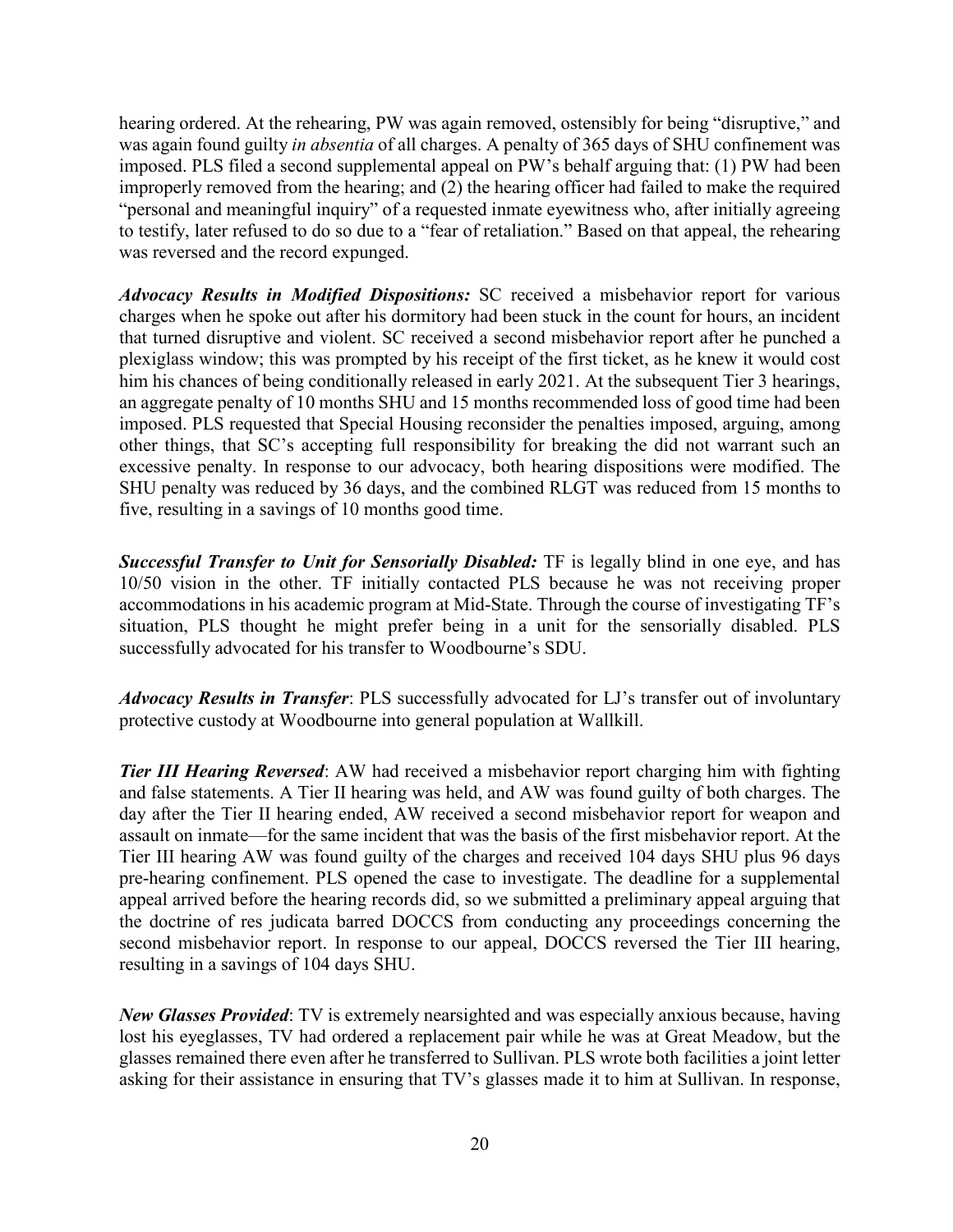the Deputy Superintendent for Health at Great Meadow outlined for PLS the process for getting TV his new glasses, including confirming that the glasses had arrived at Sullivan.

*Advocacy Results in Sentence Credit:* JZB was arrested on the charge underlying his state sentence. JZB received two consecutive 1-year definite sentences for violation of probation on two other charges. Sentencing on the Orange County charge was delayed due to assistance JZB offered to prosecutors; during this time, JZB remained in local custody serving the two definite sentences. JZB ultimately received a four-year determinate sentence on the Orange County charge. The sentencing judge made it clear this sentence was to run concurrently with the Rockland County sentences to ensure JZB didn't suffer a loss of credit for time spent in local jail due to his willingness to help the state. DOCCS, however, did not allow any credit for the period that JZB spent in Rockland County custody after his 1-year definite sentences were imposed; in response to our initial advocacy efforts, DOCCS stated that Penal Law § 70.30 does not authorize prior time credit for time served under imprisonment on a definite sentence. We then submitted an order to show cause to the Orange County Sentencing judge, seeking a *nunc pro tunc* amendment to JZB's uniform sentence & commitment that would provide for his sentence to begin running as of his arrest date, as the sentencing court clearly intended. The ADA did not oppose the relief sought and the court issued an order for an amended commitment, which DOCCS then implemented. Because of our advocacy, *Mr. ZB received 438 days sentence credit*.

*COVID Compliance Addressed*: WW fell from a top bunk receiving an orbital fracture and nerve damage around his nose. When WW was taken to Albany Medical Center, he was taken in a DOCCS van that was not COVID compliant for spacing or cleanliness. The incarcerated persons were not spaced six feet apart in the van. They were six feet from the COs, but near each other. The officers and incarcerated persons took their masks off once inside the van. The waiting area for incarcerated persons at Albany Medical Center, was also not clean and did not meet COVID standards. WW had refused a neurologist appointment because he was fearful he would contract COVID 19. PLS contacted the Superintendent and the Facility Health Services Director indicating that WW was not refusing treatment, but was concerned that making the trip exposed him to COVID 19 in both the van and in the hospital waiting room. The Superintendent addressed the issue of the transportation and WW was scheduled for another visit to the neurologist. We also contacted Albany Medical about the condition of the waiting area.

*Advocacy Result in Much Need Medical Test*: AM arrived at Fishkill CF with complaints of chest pains and shortness of breath. AM was convinced that he had a heart condition and he continued to ask for an EKG. Fishkill CF continued to deny AM an EKG. AM was transferred to Woodbourne CF. PLS continued to advocate for AM. AM finally had an EKG that was abnormal. PLS requested that he be seen by a cardiologist. When AM was seen by the cardiologist, he was diagnosed with Ischema which a is a blockage of the arteries by plaque that is a silent heart condition. It could lead to a heart attack. AM continues to receive care for Ischema.

*Advocacy Results in Medical Treatment***:** GH suffered from a herniated disc and limited movement of his limbs. GH was transferred from Coxsackie CF to Fishkill CF with this condition. Fishkill CF had not schedule him for surgery. Additionally, he was scheduled to work as a porter with his limited mobility. GH also had been informed that he had cancerous cells in his shoulder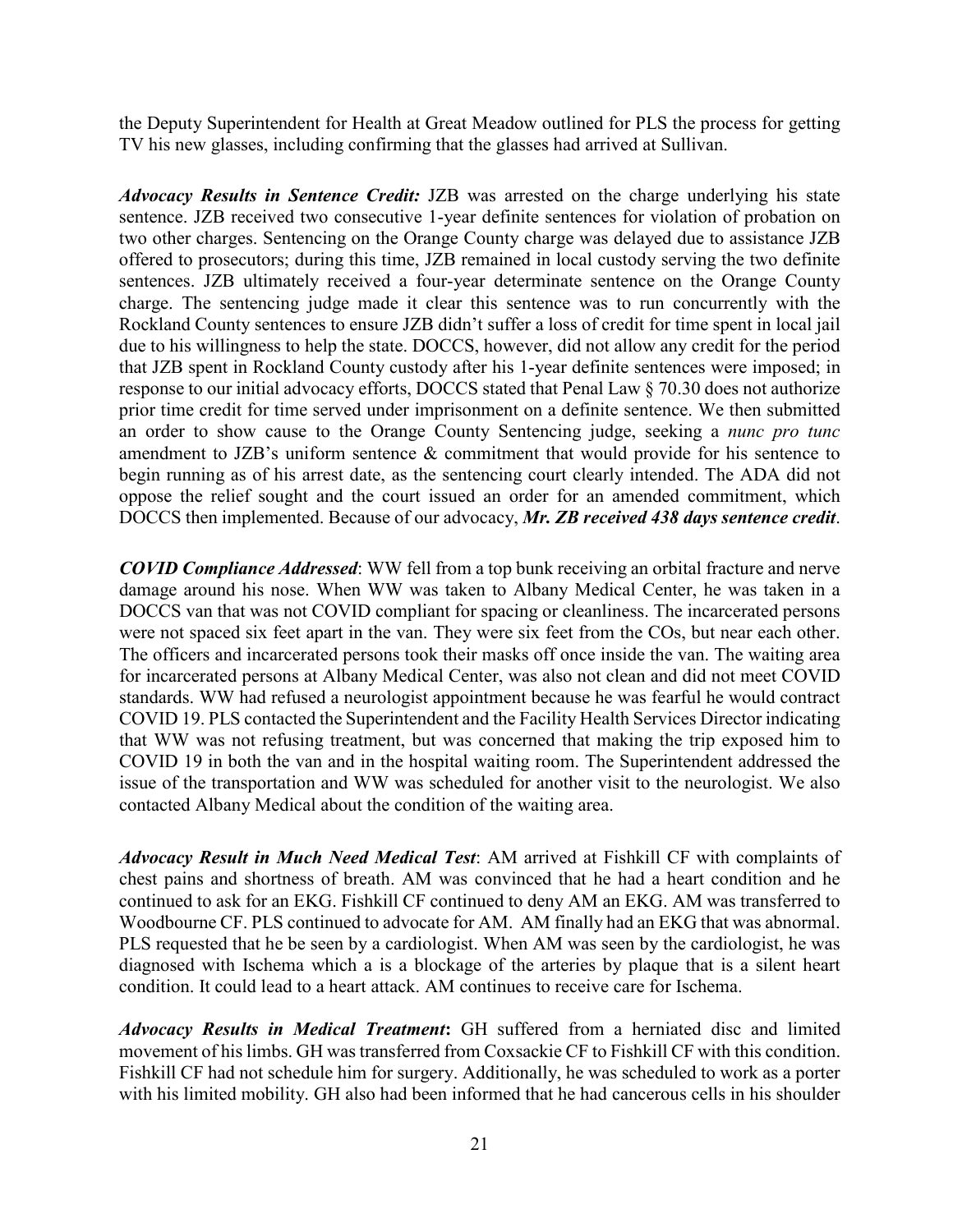muscle while living at a different facility. PLS advocated for GH and he received both his surgery and treatment for his cancer. When the medical staff neglected to give him a work excuse, PLS secured that for him as well.

*Advocacy Result in Much Needed Medication*: DH suffered from conjunctive heart failure and other weakness to his heart. DH had regular sonograms but a year had passed and one was not scheduled. PLS advocated for DH to have that sonogram and be evaluated by a cardiologist. DH also had pain in his right shoulder, knee, and hip, he needed a hip replacement. DH requested a wheelchair from the medical staff at Green Haven CF, but was provided only a walker. DH's mobility was very limited and painful. We advocated that DH be provide self-carry medications so that he did not have to ambulate across the campus multiple times a day. DG now has his medications and does not have to make that long, painful trip across the prison.

*Advocacy Results in Transfer***:** TF is incarcerated for the murder of a high-ranking member of the Bloods. Because of the stature of the victim in his case, TF was informed the Bloods everywhere want to kill him. TF contacted PLS after an attack at Green Haven CF requiring fortyfour stitches. TF had been attacked at every facility where he was assigned after his entry to DOCCS, placed in protective custody, and then transferred to general population at a new facility. TF wanted to be placed in long term protective custody as he felt he would not be safe in any prison. PLS advocated to have him placed in either long term protective custody or in the Assessment Preparation Program Unit (APPU). DOCCS deemed him ineligible for the APPU and transferred him to Clinton CF, but in SHU for disciplinary reasons. DOCCS deemed he was not safe at Clinton CF and, with PLS' continued advocacy, moved him to Southport CF. TF fully served his disciplinary time and was move to general population. TF requested protective custody and was again moved to Great Meadow CF. PLS advocated that he not be placed in general population because DOCCS had eight times before determined he was not safe in general population due to the victim in his instant offense and his having been a confidential informant. Because of our advocacy, TF was finally moved to Upstate CF in the old cadre. TF has so far been safe and has been assigned work in areas that have little movement. TF reports he is housed with older prisoners who are, "just trying to get home". We remain watchful of the situation. Additionally, PLS filed a FOIL request to determine eligibility to the APPU.

*Replacement Medication Provided***:** DM was removed from Wellbutrin, an anti-anxiety medication he had taken for years. The Office of Mental Health (OMH) took DH this drug determining it was one that could be abused by incarcerated persons. DM was not provided with a replacement medication for his anxiety. PLS advocated for OMH at Mid-State Correctional Facility to evaluate him for a replacement medication. DM has received that medication.

*Dental Procedure Approved*: WT needed dentures for two years. WT first needed to have his two remaining teeth pulled, and WT did have the teeth pulled. PLS advocated for a denture fitting to be scheduled. WT needed to have an alveoloplasty – jaw smoothing – performed before he could be fitted. WT rejected the alveoloplasty. The Chief Medical Officer for DOCCS informed PLS that WT would be offered the alveoloplasty and then denture fitting again in March. PLS explained the need for the procedure and WT agreed to have it. PLS informed the Chief Medical Officer and the Facility Health Services Director that WT wanted the procedure done. WT is waiting to be informed it has been scheduled.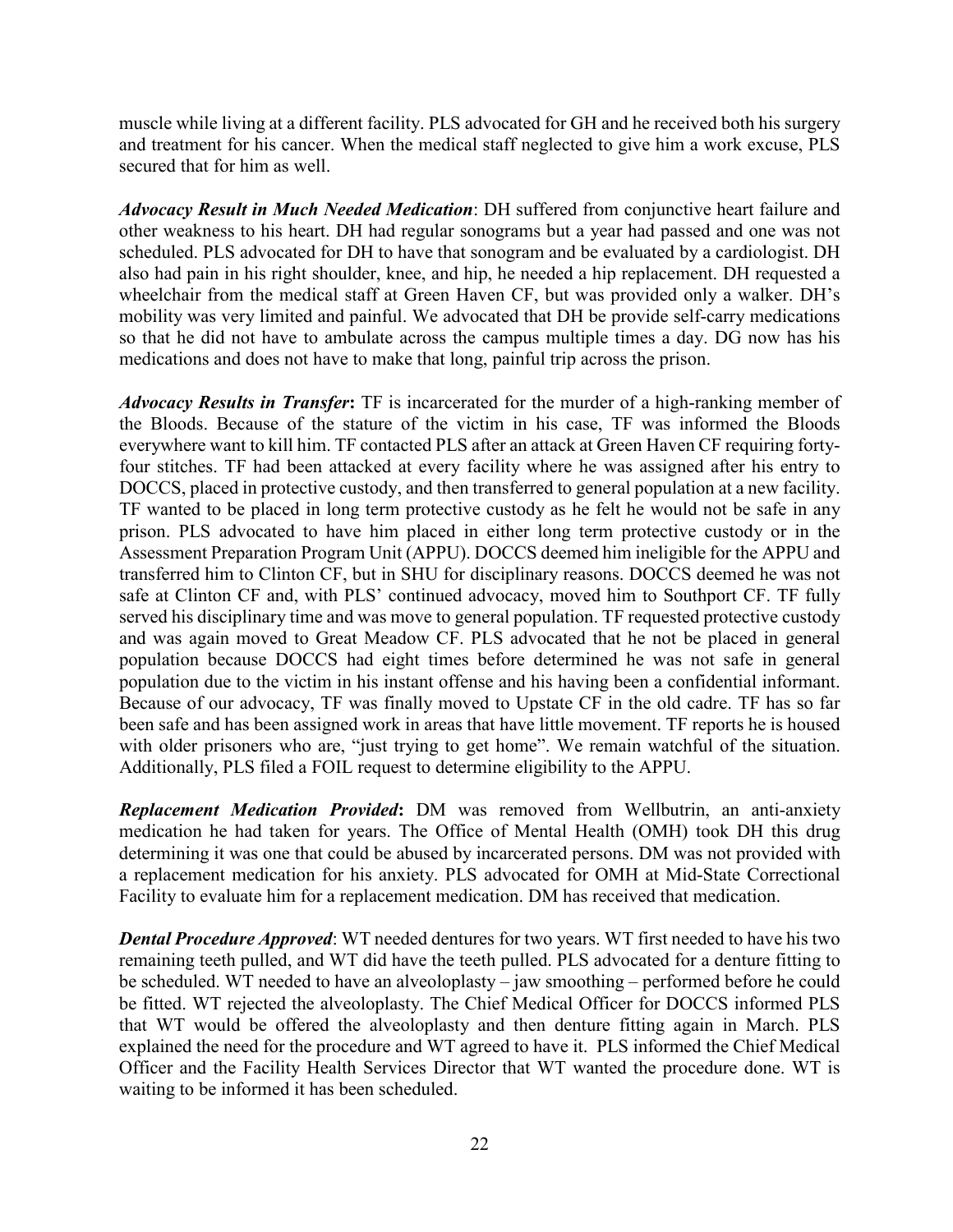*Advocacy Results in Hearing Reversed and Expunged*: KS was found guilty of unhygienic act and assault on staff. The penalty was 550 days SHU and 12 months loss of good time. After the hearing was affirmed, PLS submitted a request for reconsideration arguing that the hearing should be reversed because the hearing officer wrongfully excluded KS from the hearing and should have gotten the testimony of an OMH clinician because KS was on mental health watch at the time of the incident. DOCCS was persuaded by our arguments and reversed the hearing and expunged the charges.

*Hearing Reversed*: At a Tier III hearing, JB requested multiple videos. The videos were essential to JB's defense because the two incarcerated individuals he requested as witnesses could not be identified. JB was told that the video from the incident was not available. JB was found guilty and a penalty of 12 months SHU was imposed. In response to a FOIL request regarding this incident and the related hearing, PLS received two videos. PLS brought this to the attention of DOCCS which reversed the hearing and, although we argued that because this was a re-hearing, the matter should be expunged, ordered a re-hearing.

*Advocacy Results in Reduced Penalty*: At SN's tier III hearing where SN testified that his mental health and substance abuse issues for which he was not given his medication, led to the conduct underlying the charges of drug possession and smuggling. Nonetheless, the hearing officer failed to get testimony from an OMH clinician and imposed a penalty of 180 days SHU. In response to an appeal from PLS, DOCCS reduced the penalty by 70 days.

*Hearing Reversed and Re-hearing Ordered*: At a hearing into charges that SV had assaulted officers, SV requested his own injury report and injury photos. The requested documents were relevant and material to SV's defense in which he argued that he was assaulted by officers and sustained injuries. The hearing officer refused to provide the requested documents, stating, "I can't get those for you because it's a HIPAA violation. It's your own personal medical records." The hearing officer found SV guilty and imposed a penalty of 180 days SHU. On appeal, PLS argued that he was wrongfully denied documents, wrongfully excluded from the hearing and wrongfully denied witnesses. In response, DOCCS reversed the hearing and ordered a re-hearing.

*SHU Sanction Reduced*: At the outset of his Tier III hearing, KC requested another incarcerated individual as a witness. The hearing officer did not refuse to call the witness, however the witness did not testify and there was nothing in the record reflecting that the hearing officer attempted to locate him or that he had refused to testify. The hearing officer found KC guilty and imposed a penalty of 270 days SHU. On appeal, PLS argued that the hearing officer had violated KC's right to call witnesses and had failed to determine whether mental health testimony was a mitigating or contributing factor and that the SHU sanction was too long. In response, DOCCS reduced the SHU sanction by 90 days.

*Advocacy Results in Necessary TB Test*: LD wrote to PLS after having been transferred from Southport and reporting SHU like conditions at Five Points without a disciplinary sanction. PLS determined that LD was on a TB hold for allegedly refusing to be tested at Southport. After PLS contacted the FHSD, Dr. Wright, multiple times, and a number of COVID related delays, LD was finally tested for TB, found to be negative, and released from his medical hold.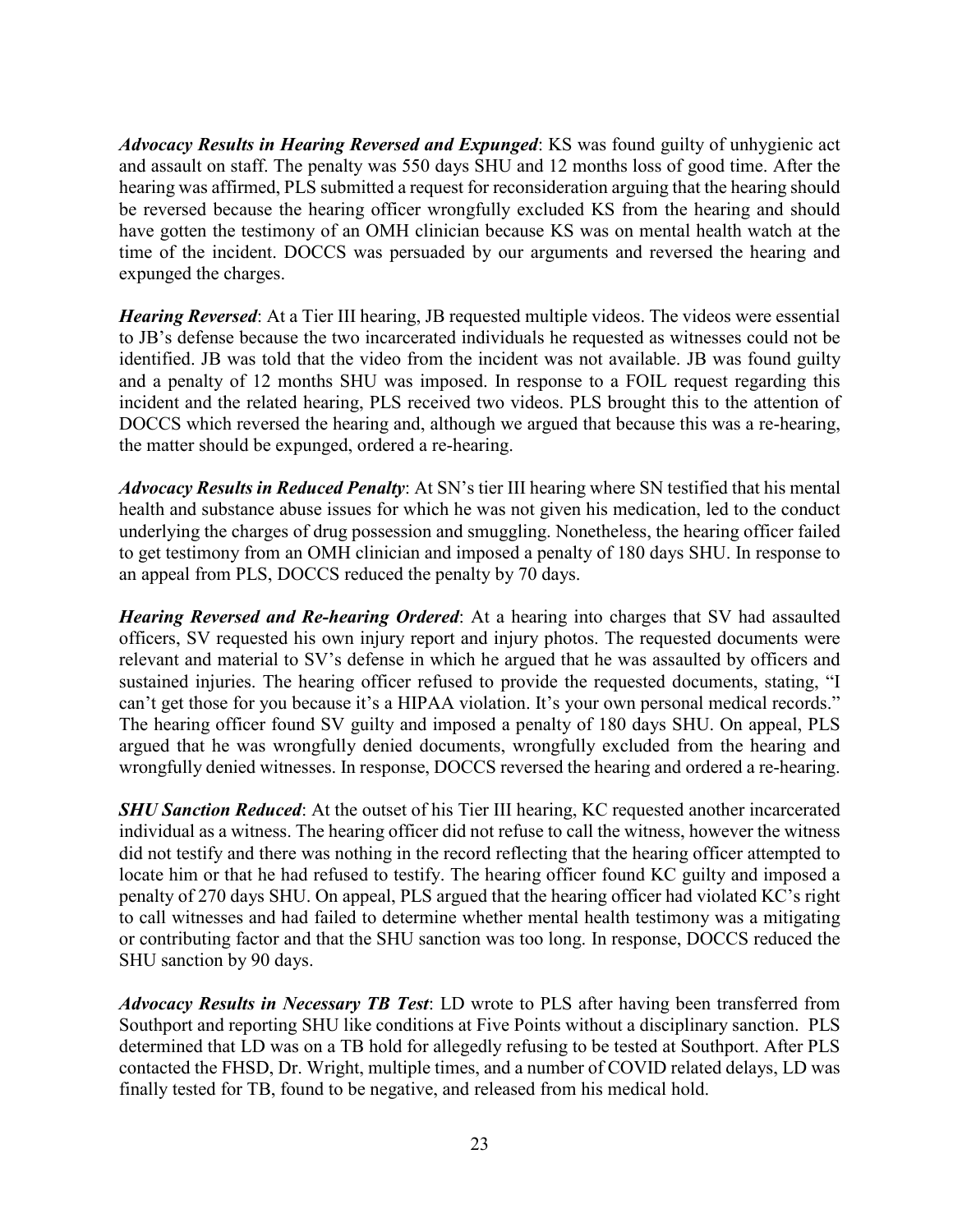*Advocacy Results in Dental Need Met:* SL explained nearly all her teeth were removed in by DOCCS dental staff during an oral surgery, and that she would receive dentures, but after 7 months SL had yet to receive them. SL also reported GI distress related to her now limited diet. PLS advocated with both the Facility Health Services Director and Regional Health Director urging that she be fitted for dentures and to have her GI and diet issues addressed. We were finally advised SL was recently fitted for and received dentures.

*Hearing Reversed Saving Time in Keeplock*: PLS reviewed AW's Tier III hearing in the course of investigating an unlawful Shock placement denial. AW was charged with drug possession, contraband and smuggling after a Narc II test indicated some playing card pieces found on his chair in the yard contained synthetic marijuana. DOCCS determined the Nard II test was too unreliable to provide substantial evidence of guilt so it reversed all disciplinary findings for drug possession which utilized the Narc II. AW's the drug possession charge was therefore reversed, but the contraband and smuggling charges remained. PLS submitted a Request for Reconsideration, arguing that if there was no evidence AW possessed drugs, then there could likewise be no evidence that he was smuggling contraband. DOCCS reversed AW's hearing saving him 15 days Keeplock.

*SHU Time Saved*: JJ requested assistance with a Tier III related to an alleged misbehavior incident that occurred while he was released from DOCCS custody under its Correction Law 73 pandemic response policy. PLS submitted a Request for Reconsideration primarily arguing that DOCCS could not attach the rules of inmate discipline to conduct that occurs while an individual has been released to supervision under its Correction Law 73 release policy. DOCCS modified JJ's sanctions reducing his SHU disposition from 180 days confinement to 125 saving him 55 days SHU.

*Resentencing Saved 241 Days*: TG was sentenced to an indeterminate term of 2-6 years with a Shock order for a conviction of  $1<sup>st</sup>$  degree reckless endangerment. Upon reception, TG was disqualified from Shock based on her OMH level. Because her conviction was not for an offense eligible for a judicial Shock order, DOCCS refused to enroll her in a Shock alternative. DOCCS never contacted the sentencing court or TG's criminal attorney. PLS contacted the attorney to explain the situation, and provided a copy of the Complaint in *Raymond v. NYSDOCCS* and a citation to *Francis v. Fiacco*. TG's attorney then notified the sentencing court and the DA's office of DOCCS' failure to honor the plea, and the judge resentenced TG to 1-3 years, making her immediately eligible for parole release, and saving her 241 days.

*Credit Results in Days Saved:* AR enrolled in Shock and was scheduled to graduate and be released from prison on April 2, 2020. Three weeks before her scheduled Shock graduation, she was involuntarily removed based on her alleged need for mental health treatment. AR then lost her release date and was not eligible for release until her merit parole eligibility date of December 1, 2020. On September 1, 2020 PLS wrote to DOCCS explaining that this conduct amounted to unlawful disability-based discrimination under the ADA and Rehabilitation Act, and asking that DOCCS credit AP participation in ASAT as an alternative-to-Shock program and immediately release her to parole. PLS recently learned that on October 26, 2020, DOCCS released AR as a Shock discharge saving her 35 days in prison.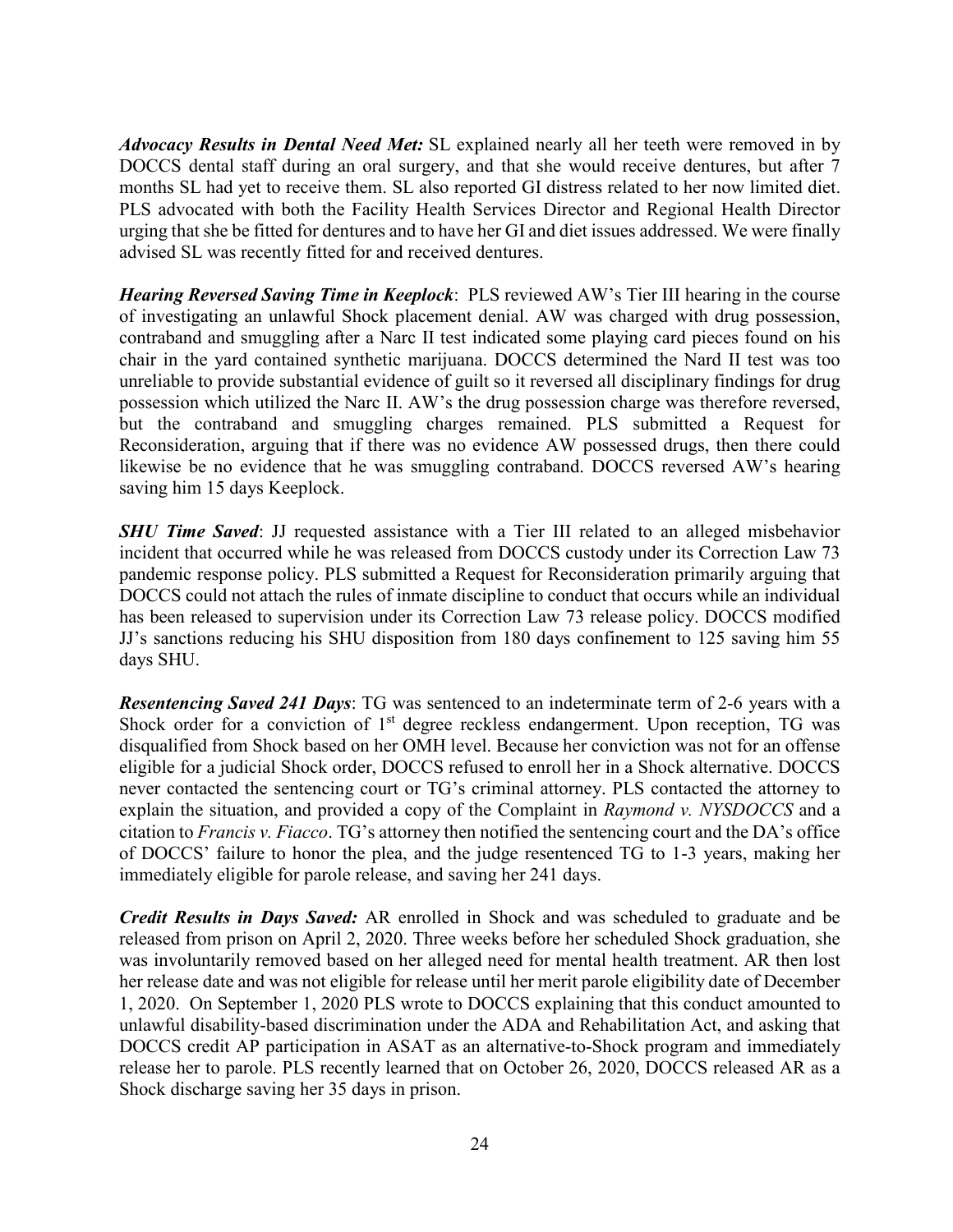*Recalculation Results in Release:* KO contacted PLS concerning a jail time and sentence calculation issue. KO indicated he had expected to be released from DOCCS custody on January 2,1 but learned at the last minute that they were only affording him 25 days of credit in connection with the parole violation that resulted in his present custody in DOCCS, instead of four months he believed he should get. This resulted in a calculated ME release date of April 16 instead of January 21. PLS immediately reached out to DOCCS Office of Sentencing Review. They advised the period in question was credited to a determinate sentence he served in local custody. PLS advised KO of DOCCS' position, and explained how definite sentences work and that only if the definite sentence was expressly ordered to run concurrently to the parole sentence would he then be entitled to this credit. We were then contacted by his defense attorney, and conferred with him about these issues, and he indicated the sentence indeed was supposed to run concurrently. Shortly thereafter DOCCS afforded him the credit, recalculated his legal dates, and he was released from custody to his ME on February 24, 2021.

*Advocacy Results in Medication Provided:* AB contacted PLS about several medical conditions for which he was not receiving attention. AB reported that he is diabetic and suffers from highblood pressure for which he is prescribed medication. AB also indicated he was improperly assigned to a top bunk, something that he was contraindicated previously due to his chronic health issues. PLS advocated on his behalf with the facility, and were informed that he was provided with his medications and moved to a bottom bunk as well.

*Advocacy Results in Dental Care:* HM's mother contacted, PLS indicating that prior to his recent transfer he was receiving pain medication for a severe toothache and for a possible related tooth infection. She indicated that HM had told her he was now experiencing constant and excruciating pain, and had not received any of the medications he was receiving at the prior facility. PLS contacted the facility and relayed the concerns. We were advised that he was seen at the dental clinic and prescribed appropriate medication, and had been scheduled for an appropriate follow up appointment.

*Advocacy Results in Thorough Medical Exam:* HR had been suffering from severe abdominal pain for months, and by the time he contacted PLS, HR had a lump in his left testicle that was causing further pain. Medical staff had yet to physically examine HR; rather the doctor merely examined him visually through his cell door and determined the lump was a varicose vein. In an advocacy letter to the Facility Health Services Director, PLS requested that HR be thoroughly examined by the facility doctor in the infirmary to identify the cause of the pain and determine the appropriate treatment. HR was examined and he had an ultrasound on his testicles. HR also reported to us that while he still experienced pain, he was getting better.

*Protective Custody Results in Transfer:*JB sought transfer to a long-term protective custody unit. Because he was from the Dominican Republic, he was assumed to be a member of the Trinitarios gang. He was not, but the Bloods gang targeted him as if was one. JB was also believed to be a snitch because of his history of protective custody at multiple facilities. In response to our advocacy with DOCCS' Office of Classification and Movement, JB was transferred. Although he was placed in general population, JB reported that he felt safe and no longer needed our assistance.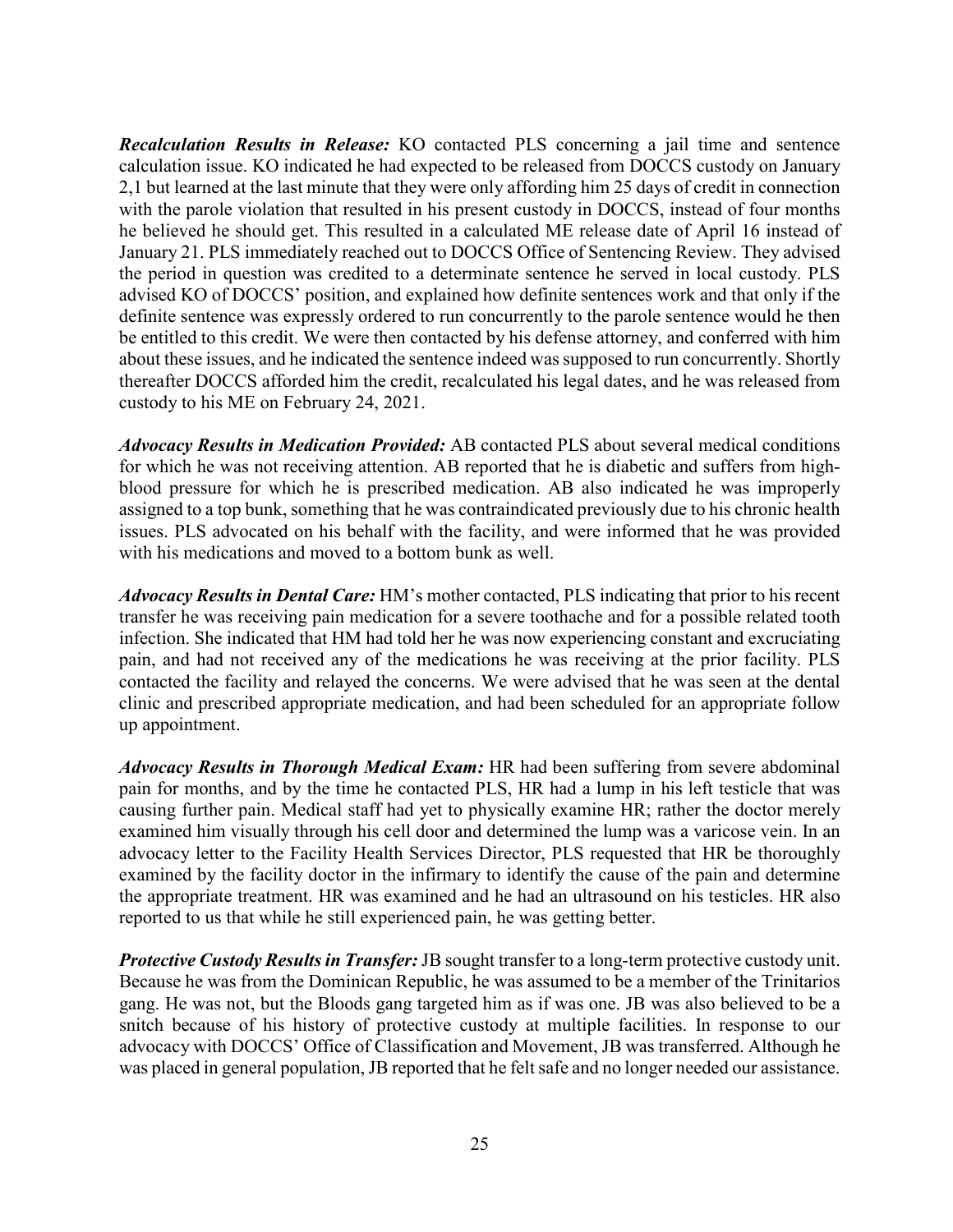*Advocacy Results in Transfer*: MF sought transfer out of involuntary protective custody out of fear for his personal safety. MF was an enemy of the Bloods due to his involvement in the death of a relative of the gang's founder, which meant he had spent most of his incarceration in protective custody. However, MF experienced increased harassment once others in the unit found out he was gay. PLS successfully advocated with Classification and Movement for MF's transfer; shortly after we contacted DOCCS, MF was transferred. When MF began to encounter problems at Attica, PLS advocated for another transfer and MF subsequently found safety in general population at Wende.

*Failure to Follow Regulation Results in Charges Dismissed*: DB received several misbehavior reports following a series of incidents in which he was observed securing an object in his mouth. After the object could not be forcibly removed, DB was placed in a drug watch room, and when that yielded no results, he then went to an x-ray room, where he was observed placing an item behind the x-ray table. The item was a plastic bundle allegedly containing 10 smaller bundles of a green leafy substance that an officer suspected was marijuana. Among the numerous charges DB incurred were drug possession and drug distribution—and yet, the substance was never tested or formally identified. PLS was able to get these charges dismissed by arguing that DOCCS had failed to follow its own regulations as well as a 2020 memorandum requiring that substances be identified by the pharmacy, nursing staff, or the Office of Special Investigations.

*Hearing Disposition Reversed and Expunged*: GB received 270 days SHU for weapon charges following a cell search. PLS had not received the audio recording by the deadline for a supplemental appeal, but the documentary evidence revealed a clear violation of the right to call witnesses. GB requested three incarcerated witnesses, each of whom allegedly refused to testify. The record contained a refusal form for one of those witnesses with nothing more than the word "No" written on it. The portion of the form on which a correction officer could document a specific inquiry of the witness was blank, as was the portion of the form on which the hearing officer could document personal contact. PLS appealed, and the hearing disposition was reversed and expunged. Our advocacy saved 270 days SHU.

*Advocacy Results in Protective Custody:* SB requested assistance with securing protective custody. SB reported that the Bloods have a standing statewide order to attack him due to his status as an alleged informant. Since 2019, SB had been admitted to PC at several correctional facilities due to ongoing threats against him. Upon transfer, members or affiliates of the Bloods identified him and began to openly discuss attacking him. SB was repeatedly interviewed for voluntary protective custody status and denied for allegedly failing to identify sufficiently specific threats. PLS submitted advocacy seeking SB's admission to protective custody and reiterated the reasonable and sufficiently detailed information he had provided concerning the identities of the people threatening him with imminent harm. PLS' advocacy was successful and SB was placed in protective custody.

*Advocacy Results in Protective Custody:* PDR sought protective custody due to conflicts with the Bloods and Latin Kings. Several years prior PDR had been assaulted by a member of the Bloods, and after he testified openly at that person's Tier III hearing, PDR became widely known as a snitch. PDR later transferred, where someone recognized him and notified leaders of the Latin Kings of his past and identity. The Latin Kings then tried to extort \$500 from him, lest they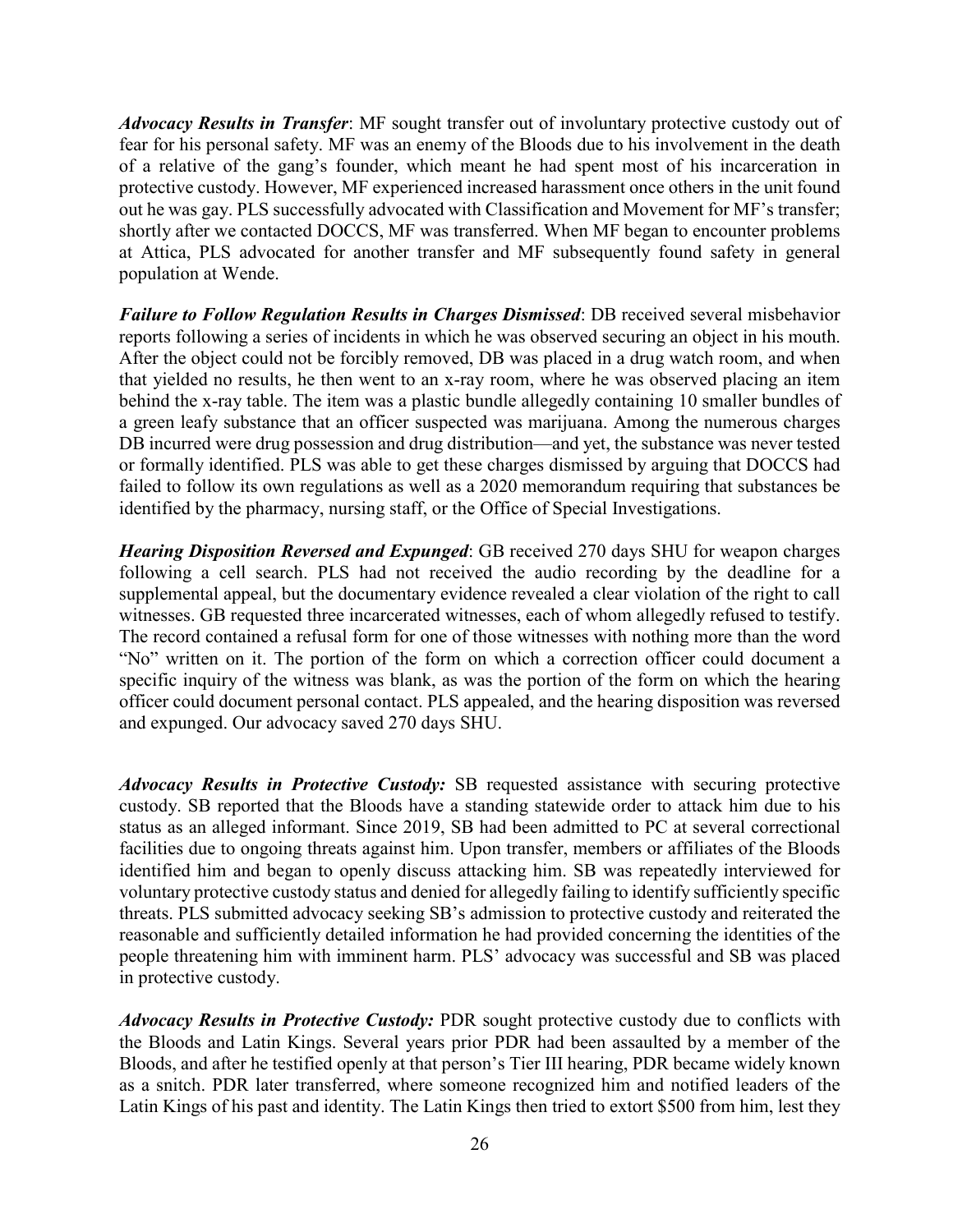tell Bloods who he was. PDR was repeatedly denied protective custody, despite reporting the threats to staff and attempting suicide. PLS submitted advocacy to the superintendent and to DOCCS Deputy Commissioner, outlining PDR's history of repeated harassment by gangs and the detailed information he had repeatedly provided about the identities of those threatening him. In response the Deputy Commissioner informed PLS that PDR had been approved for transfer.

*Advocacy Results in Removal From Work Crew:* KS was one of several members of a work crew who were repeatedly forced to clean up human waste leaking from a pipe in a poorly ventilated area. They were not provided with proper safety equipment nor training, and several of them became ill. PLS wrote to the Superintendent stating that any waste cleanup must comply with CDC safety guidelines, which require goggles, protective face shields, liquid repellant coveralls, waterproof gloves, and rubber boots. KS was subsequently told that she would no longer be required to perform this type of cleanup.

*Transfer to Receive Treatment*: GW was previously detained in the Warren County Jail, where he successfully participated in a new Suboxone program for opioid use disorder. Prior to GW's transfer to DOCCS, jail staff discontinued his Suboxone treatment believing that he would not be able to receive Suboxone in DOCCS. After entering DOCCS custody, medical staff told GW he would not be prescribed methadone or Suboxone because he was not receiving them when he arrived at DOCCS. PLS wrote to DOCCS' Chief Medical Officer, and GW was subsequently transferred to a facility with a Suboxone program and began receiving it.

*Advocacy Results in Eye Surgery*: JT has multiple chronic medical conditions, including diabetic retinopathy. Prior to the COVID-19 pandemic, JT was transferred from the Ontario County Jail to Wende on a substitute jail order due to the local jail's purported inability to provide adequate medical care. Due to the pandemic, JT's appointments for outside medical care were repeatedly delayed. JT was unable to receive scheduled treatment for his eye conditions, and he eventually lost nearly all his vision. After a number of advocacy efforts with medical staff, JT was finally taken to a specialist for eye surgery which significantly improved his vision.

**Sentence Amended:** SW requested assistance regarding his DOCCS sentence calculation. All of SW's current convictions were ordered to run concurrent to each other and concurrent to his previously imposed parole term. SW was also sentenced as a predicate felony offender. Under the Penal Law, his new sentences were required to run consecutive to the parole term. DOCCS was running the terms consecutively with the parole term despite the sentencing Court's explicit order to the contrary. PLS contacted DOCCS requesting that they run the terms concurrently with the previously imposed term as ordered noting that 1) DOCCS is conclusively bound by the commitment order it receives, and cannot unilaterally change how a sentence runs, and 2) Per Correction Law 601-a, DOCCS can only advise the Court if it believes there is a legal issue with a sentence and it is up to the Court to make any changes if it chooses to do so. DOCCS amended SW's sentence calculation to run SW's new terms concurrently with his previously imposed parole term, as ordered by the Court, reducing his sentence by 5 years, 6 months, and 4 weeks.

*Advocacy Results in Medical Issues Resolved:* BW wrote to PLS with a number of medical and reasonable accommodations issues. PLS contacted the Facility Health Services Director by letter and were successful in getting his new glasses delivered as well as a fresh set of hearing aid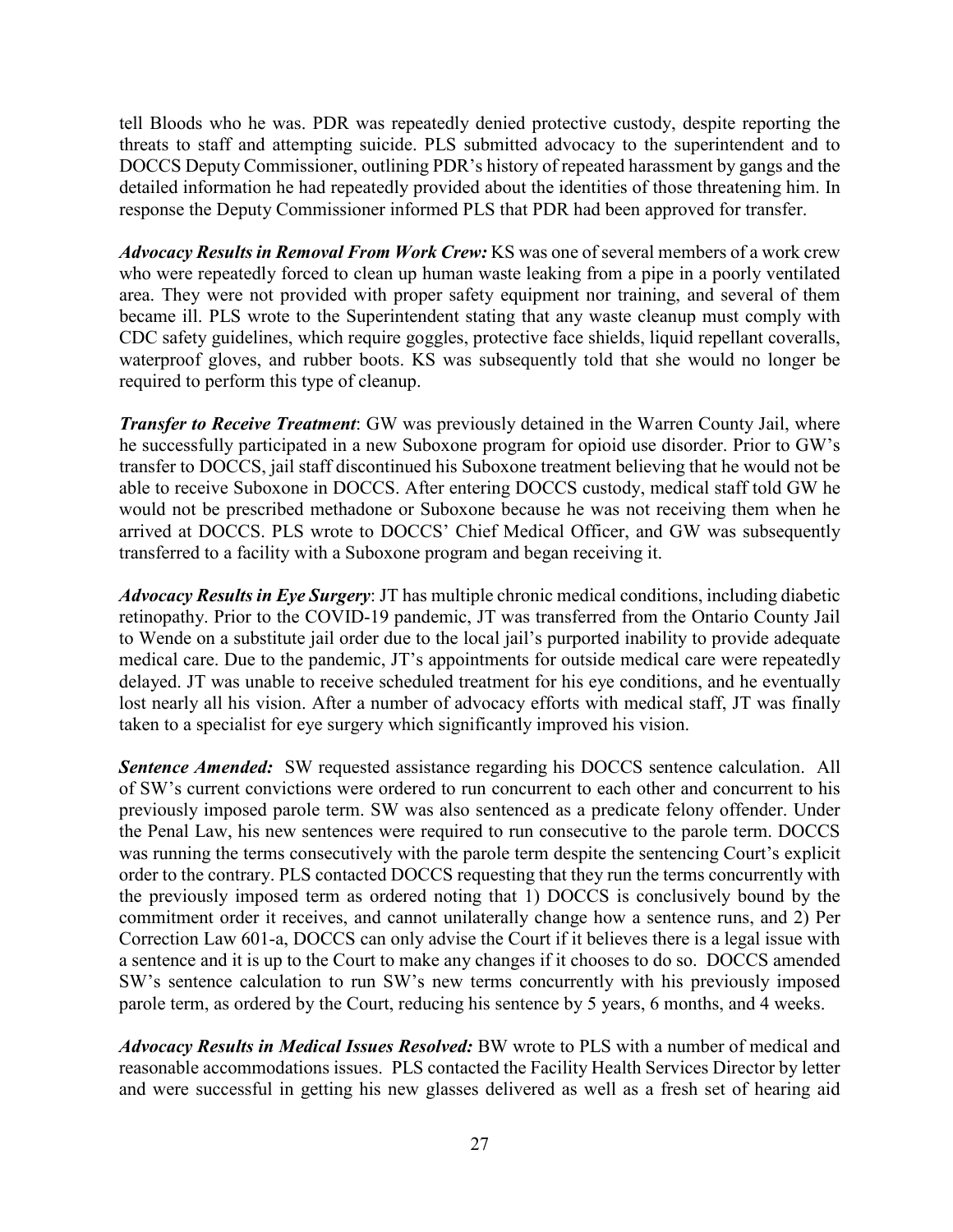batteries.

*Hearing Reversed:* While MS was having a mental health crisis, he threw a cup of cleaning solution on officers and broke his tablet and was charged with property damage and unhygienic act. After a search of MS's cell later the same day, he was charged with possession of gang materials. At the hearing into these charges, the alleged gang-related materials were not entered into the record. MS had been in prison for 22 years and had no history of gang involvement. The hearing officer nonetheless found him guilty of the charges and imposed 18 months of SHU. In a supplemental appeal, PLS argued that there was insufficient evidence of gang involvement, the HO had failed to consider MS's mental state at the time of the incident and of the hearing, and that the SHU sanction was excessive. The Office of Inmate Discipline reversed the hearing and ordered a re-hearing.

*Hearing Reversed and Rehearing Ordered:* After an incident involving two other incarcerated individuals. TJ was charged with violent conduct, refusing a direct order, fighting, weapon possession and creating a disturbance. TJ requested the Unusual Incident Report, Use of Force memos, the hearing officer refused to allow TJ to have copies of or even read the documents, first saying that he would read them into the record, but then only summarizing their contents. The HO found TJ guilty of the charges and imposed 7 months of SHU time, a penalty that would impact TJ's ability to have contact with his 11-year-old daughter. PLS argued that the Hearing officer's refusal to allow TJ to have a copy of the incident reports violated his right to present a defense and that the SHU sanction was excessive. In response, the Office of Inmate discipline reversed the hearing and ordered a rehearing.

*Advocacy Results in Hearing Reversal*: Following two incidents, JW was charged with refusing a direct order, obstructing visibility, unhygienic act and threats, violent conduct, creating a disturbance, interference and assault on staff. JW asked that individuals on the tier be called as witnesses as they would have seen the staff wildly spraying JW. The HO first said that he would call two witnesses but rejected the others as redundant. Then he denied the witnesses because JW was accused of having a sheet in front of his cell. The HO found JW guilty of the charges and imposed a SHU sanction of six months. On appeal, PLS pointed out that although the hearing officer acknowledged that JW had mental health issues and took testimony from a mental health clinician, she concluded his mental state was neither a contributing or mitigating factor. JW's obvious confusion at the hearing, symptomatic of his mental health issues indicated that the HO's failure to recognize this indicated that OMH testimony may have been incomplete or improperly considered. The appeal argued that the HO's reasons for denying the witnesses violated JW's right to call witnesses. First, he determined the testimony of witnesses was redundant before hearing or knowing their testimony, that is, his conclusion was based on conjecture and speculation and second, the sheet was taken down before the spraying took placed. She did not make an on the record statement explaining her finding of redundancy. Finally, the appeal argued the hearing had to be reversed because it was not recorded in its entirety. The Office of Inmate Discipline reversed the hearing and did not order a re-hearing.

*Hearing Not Recorded*: The HO imposed a penalty of 6 months SHU. The Office of Inmate Discipline reversed the hearing because it was not electronically recorded. A new hearing was ordered.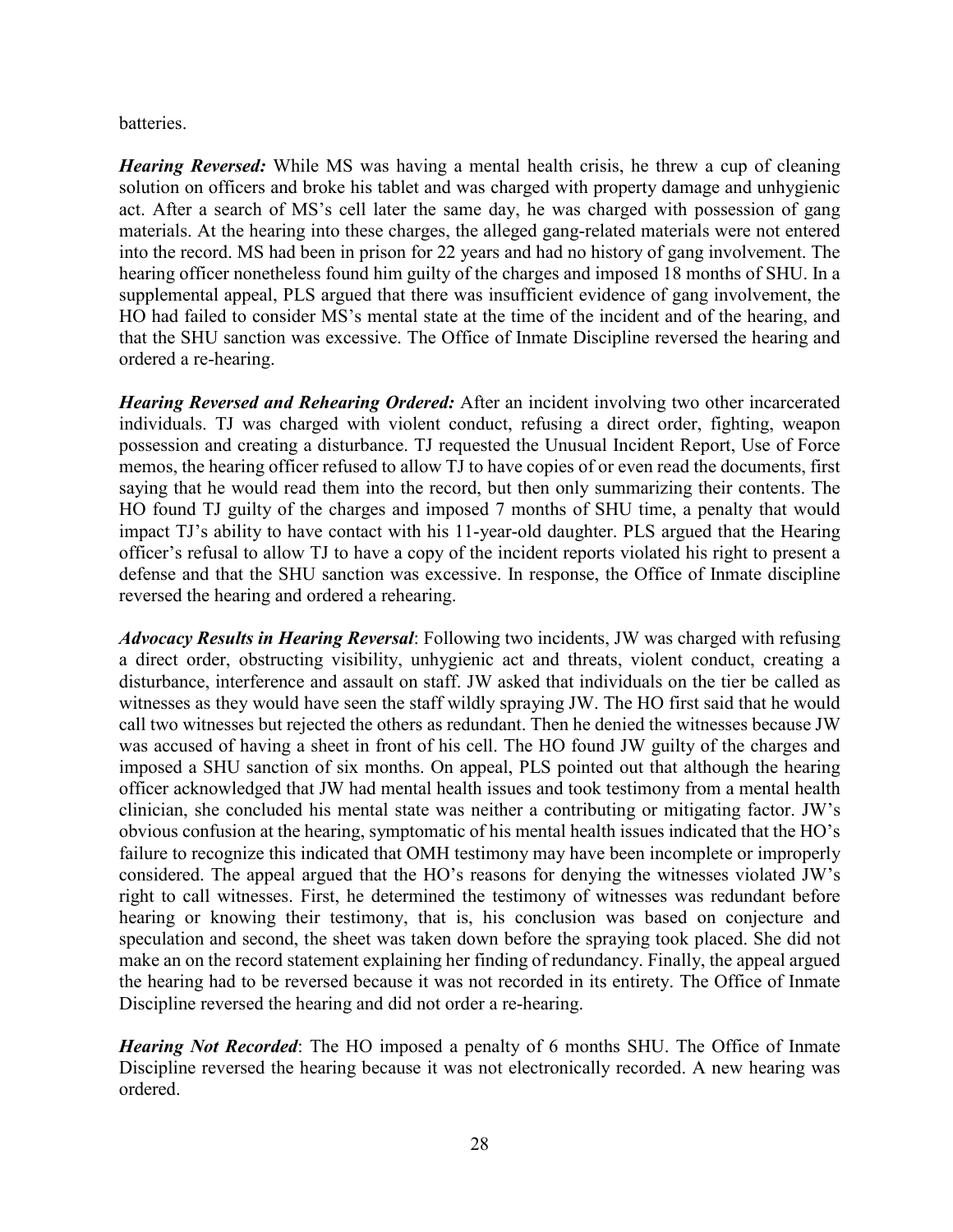*Advocacy Results in Hearing Reversal*: DG found a weapon in the cell door track which he turned over to an officer who was present when he found it. The officer charged him with possession of a weapon and altered item. At the hearing, DG denied the weapon was his and noted he'd never been charged with a rule violation of this type. The HO excluded DG from the hearing, took testimony from an OMH clinician and found DG guilty, imposing a penalty of 270 days SHU and 90 days loss of good time. PLS challenged the determination of guilt, noting that the behavior that allegedly warranted exclusion was not electronically recorded, the HO failed to investigate the accused's mental state at the time of the incident and the time of the hearing and failed to state whether his mental health was a mitigating factor, and erroneously placed an individual with mental illness in solitary confinement in violation of his 8<sup>th</sup> Amendment rights. In response to the advocacy letter, the office of Inmate Discipline reversed the hearing.

*Hearing Reversed, No Re-Hearing Issued*: HSG was accused of spitting at a video monitor during a telepsychiatry session and was charged with and found guilty of an unhygienic act. At the time that he was alleged to have engaged in this misconduct, he was an OMH level 2 patient, with diagnoses of ASPD, disturbance of emotions and conduct. The hearing officer concluded that HSG's mental health condition was neither a contributing nor mitigating factor. On appeal, PLS argued that this conclusion was arbitrary and capricious. Persuaded by this argument, the Office of Inmate Discipline reversed the hearing and did not order a re-hearing.

*Advocacy Results in Necessary Medical Test*: RD suffers from a long-term back injury. He needed a CT myelogram as a prerequisite to an evaluation for further treatment. RD cancelled the CT myelogram during the peak of the pandemic because he was concerned about contracting COVID while at the hospital. PLS advocated for the CT myelogram to be rescheduled and for RD to see a surgeon. RD did have the procedure and was evaluated by a surgeon.

*CPAP Machine Correctly Calibrated*: RS who suffers from obstructive sleep apnea, requested PLS' assistance with having his CPAP machine recalibrated. While this should have been a simple request, PLS advocated for a full year to finally have the CPAP machine properly calibrated. The Facility Health Services Director continued to assure PLS the machine was properly calibrated when it was not. RS is now able to sleep.

*Hearing Reversed and Expunged*: JM received 42 days of pre-hearing time in solitary confinement, 120 days in keeplock, and 1-year recommended loss of good time for allegedly possessing a weapon, contraband, and gang material. JM was removed from his general population cell before a cell search and placed in the shower where he was prevented from observing the search. PLS filed a reconsideration as DOCCS Special Housing decided the matter before the extension granted to PLS. The matter was reversed and expunged as the removal of JM from the area so he could not observe the search violated the law.

*Advocacy Result in Medical and Dental Need Provided*: WT came to PLS requesting assistance to be fitted for dentures after two (2) years. Recently, WT was finally being fitted for his new dentures. He is waiting for the last fitting. In the meanwhile, his blood pressure spiked and he was only seen by the nurse. PLS advocated for his blood pressure to be closely monitored and for his medication to be altered to bring it back under control. WT is presently being monitored to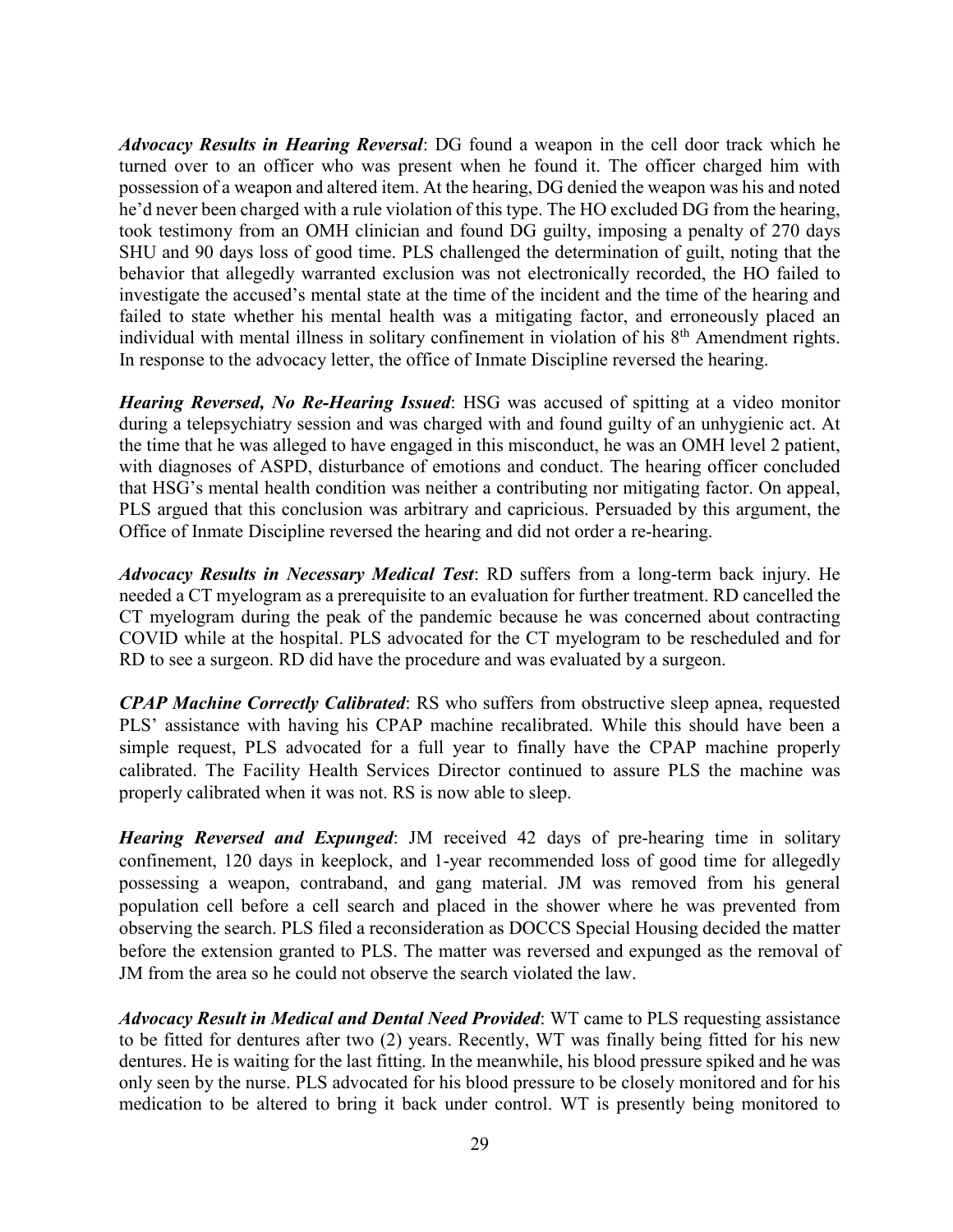determine what changes in medication are needed.

*Advocacy Results in Surgical Consult*: RF had an existing open leg wound during the first peak of the COVID pandemic. His wound care treatment during the peak was erratic. His wound eventually needed surgery and there is concern of the infection spreading to bone. PLS advocated for RF to see a surgeon and evaluate what further care would be needed. RF did have a surgical consult. Further testing is scheduled to ascertain whether the infection has spread to his bone.

*Medical Issues Addressed*: KJ has numerous health problems. He had double vision, and leakage in one eye. His equilibrium and balance were off post stroke. He has a bone spur in his ankle that causes pain. KJ heart is weak and he needed to be seen by a cardiologist. PLS advocated for these issues to be addressed. KJ was provided a wheel chair and is receiving physical therapy. He saw the ophthalmologist and his eye leakage and sight are better. KJ decided to wait on the ankle surgery until the other items were addressed.

*Advocacy Results in Transfer*: TW was being held in the protective custody block. TW encountered various enemies within this block, including some porters and others who were making threats. He was often fearful of going to showers, the yard, or using the phones. PLS engaged in repeated advocacy with facility officials and DOCCS Central Office officials, seeking his move and protection and ultimately his transfer. These requests were at times ignored, and repeated requests then denied. Further complaints from TW were received and further advocacy undertaken on his behalf to relay and document these issues, resulting in eventual and long-sought transfer in April.

*Dental Care Provided*: JB contacted PLS about a variety of chronic and ongoing dental problems, which preceded and continued after his transfer. JB had a number of teeth that were seriously compromised as a result of cracks and breaks in the teeth, fillings that kept falling out, and ensuing chronic infections and pain. JB complained of delay and inadequate care, and otherwise neglectful and what he felt inappropriate attention and treatment by dental staff. PLS engaged in extensive advocacy with the facility on his behalf, eventually resulting in care for the urgent problems.

*Advocacy Results in Time-Cut*: In June, PLS was contacted by the mother of JM. She lives in Florida and had heard that JM may have been in an altercation with staff, that he had been placed in confinement and moved, where he was allegedly being denied his property and other privileges. She was also advised that he could have no visits, when she advised facility officials she planned to travel from Florida to see him. We reached out to JM as well as the facility superintendent. PLS learned that he received a 90-day SHU sanction for contraband and drug charges, which included a loss of visitation. PLS advocated on his behalf and his mother's behalf concerning these matters. The Superintendent agreed to give him a time-cut beginning in July on the loss of visitation, provided he maintain positive behavior. We advised JM and his mother, and steps that could be taken to hopefully obtain this restoration of visitation and how to confirm that she could visit before undertaking the long and costly travel from Florida to see him.

*Advocacy Results in Pain Medication Prescribed:* JR had chronic severe pain related to carpal tunnel syndrome in his right wrist and neuropathy in his left elbow. Mr. R had previously been prescribed the pain medication Lamotrigine, but it was discontinued due to adverse side effects.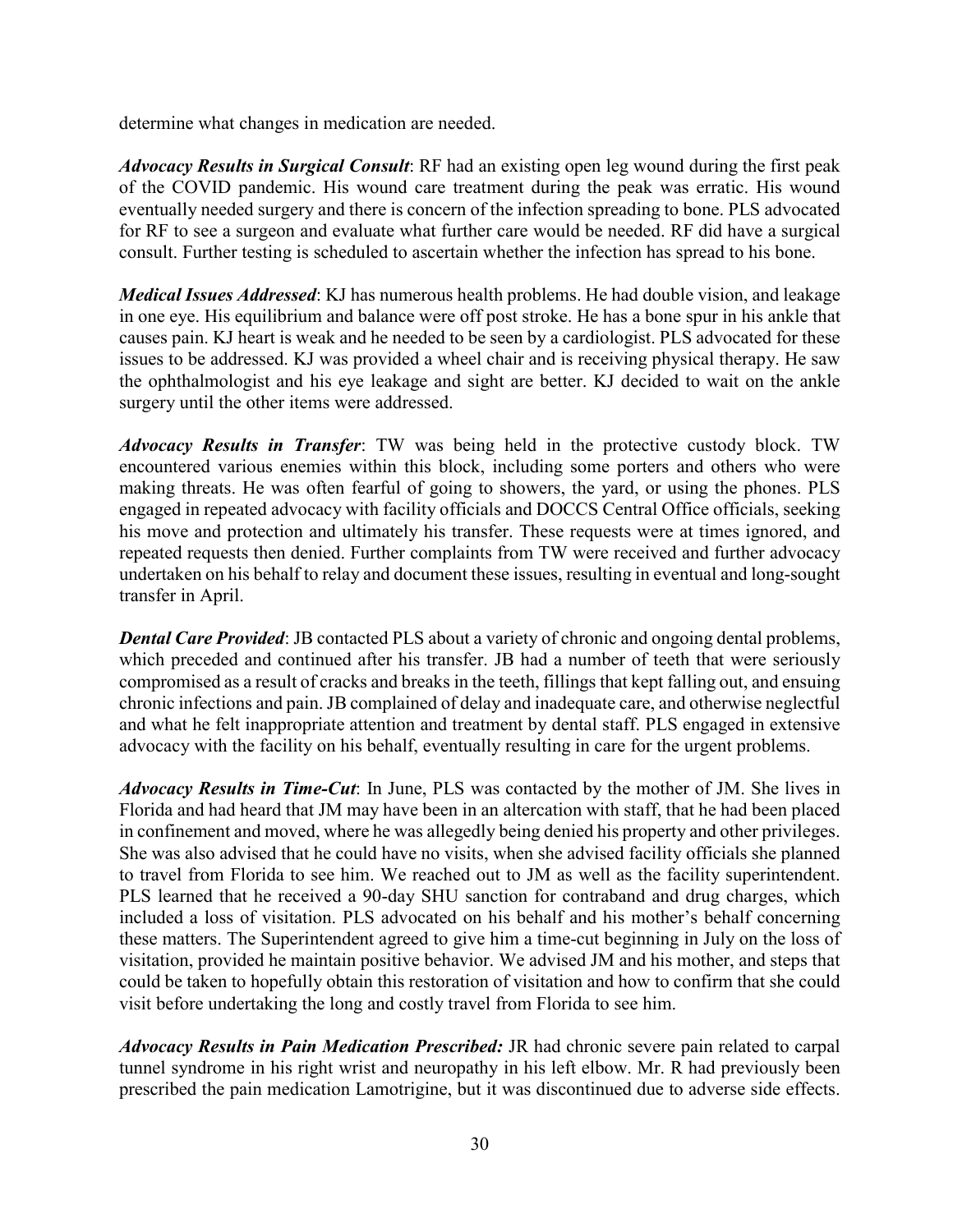When Mr. R contacted PLS the only treatment he was receiving for pain was acetaminophen, which did not help. In an advocacy letter to the Facility Health Services Director we pointed out that the Medications with Abuse Potential policy had been rescinded, and said we saw no reason Mr. R could not be prescribed appropriate pain medication. Our advocacy was successful: Mr. R was subsequently prescribed Neurontin and he reported feeling much better.

*Medical Record Obtained*: MW had been trying to obtain his medical records from Ellenville Regional Hospital for nearly a year without success. PLS was able to obtain his records for him, but because other people had reported a similar problem, PLS wrote the hospital and explained that they cannot deny incarcerated individuals access to their medical records, and that these records should be provided upon request. We also alerted the unit of the Department of Health that handles medical record denials, and asked that they correct Ellenville's practices.

*SHU Penalty Reduced:* MM received 730 days SHU for assaulting two correction officers, one of whom sustained severe injuries. PLS submitted a supplemental appeal arguing excessive penalty and improper witness denial. In order to meet the deadline, PLS had to submit our appeal before we had received the full hearing record. Upon listening to the hearing, we determined that the witness issue was not meritorious but the excessive penalty issue should be pursued. In this regard, our appeal was successful: DOCCS reduced the SHU penalty to 530 days. PLS's advocacy saved 200 days SHU.

*Advocacy Result in Needed Medical Treatment:* LC sought medical treatment for lymphedema due to a mastectomy after breast cancer, and back pain resulting from serious injuries sustained in multiple car accidents. PLS wrote to Bedford Hills' Facility Health Services Director and asked that LC receive an epidural for her back pain and a battery-powered air wrap for the lymphedema, or appropriate alternatives if these options—which her medical records indicated had been approved—were not available. LC reported that the facility was providing her with massages multiple times a week and a compression sleeve for her lymphedema. LC also reported that she has received an MRI and back therapy, and that medical staff have informed her that she will need to try several epidurals before back surgery will be considered.

*Hearing Revered and Rehearing Ordered:* MM received 270 days SHU and six months recommended loss of good time for weapon and unhygienic act, among other charges, when during a random cell search a sharpened toothbrush was discovered and a strong smell of urine was coming from his sink. PLS appealed on grounds that MM was improperly removed from his hearing as well as the hearing officer's failure to assess whether MM's mental health precluded him from understanding and participating in his hearing, an inquiry necessitated by MM's designation as an OMH Level 1S. The hearing was reversed and a rehearing ordered.

*Medication Permit Approved:* AC was receiving treatment for several serious medical problems, and sought assistance with two specific issues: obtaining a new permit to self-carry his medications (his previous permit had been revoked) and receiving Ensure to supplement his diet. PLS successfully advocated for both.

*Hearing Reversed and Re-hearing Ordered*: In a supplemental appeal, the PLS argued that the original punishment of 545 days SHU and 3 months loss of good time violates the HALT act, and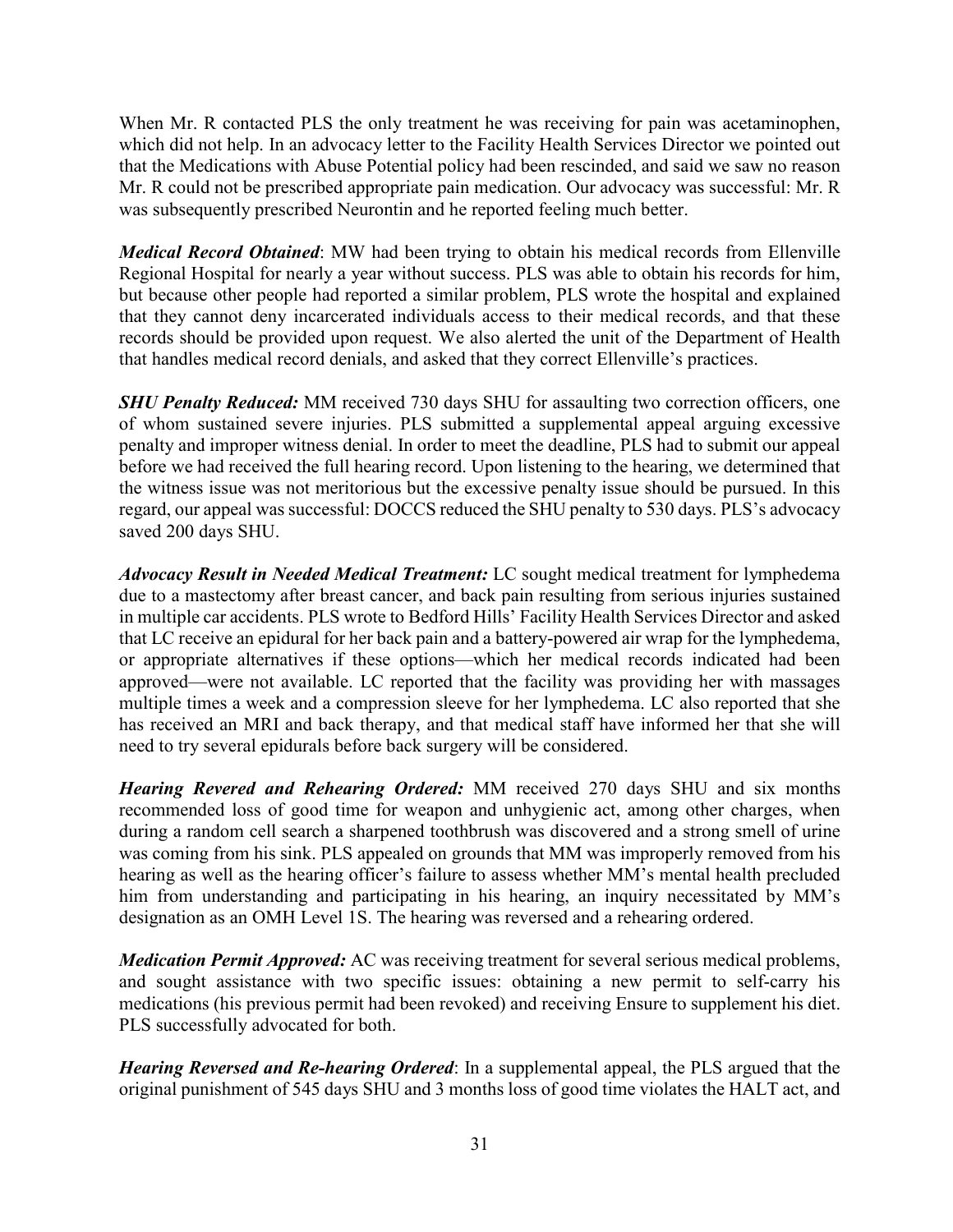renders the portion of SHU time post effective invalid, and that in light of JB's OMH status, the SHU sanction was excessive. The Office of Inmate Discipline reversed the hearing and ordered a re-hearing.

*Advocacy Results in Phone Call:* AD's sister contacted the PLS because her brother, formerly a patient in at Walsh RMU, is COVID-19 positive and in palliative care at Upstate Medical Hospital. Having been informed of her brother's status, the sister, who is his Medical Care Proxy, wanted to speak with him by phone. She was frustrated because no one was willing to set up such a call. PLS contacted the Superintendent who intervened. Within 24 hours of the PLS's initial contact with the facility, the client and his sister spoke to each other by phone.

*SHU Time Reduced:* MM received a misbehavior report for soliciting an illegal substance and smuggling during a phone call with his brother. At the hearing he received 150 days SHU and loss of privileges. The supplemental appeal argued that the phone call recording was not entered into the hearing record despite being relied on by the hearing officer, that the charge of solicitation did not apply to an immediate family member and further that there was no indication in the record that the other person on the call was anyone but MM's brother. The appeal letter also addressed the penalty's impact upon MM's relationship with his preschool-aged son. The office of Inmate Discipline reduced the SHU punishment to 90 days.

*Advocacy Result in Hearing Reversed*: HSG was accused of starting a fire in his cell and received three Tier III tickets over three days. Although HSG is designated an OMH level 2 patient, the hearing officer did not take mental health testimony, and imposed 180 days of SHU and 3 months loss of good time. The hearing tape was inaudible. After submitting a supplemental appeal concerning the mental health testimony, and phone calls to the office of Inmate Discipline concerning the audibility of the tape, the office of Inmate Discipline reversed the hearing.

*Advocacy Results in Dental Care:* ME had six broken teeth and a serious heart condition. ME had been seeking treatment for months before requesting assistance from PLS. PLS advocated with the facility medical director and dentist, until ME was able to receive the needed dental care at Westchester Medical. Dental surgery was a full success, ME reports no more pain or difficulty eating.

*Denial of Witness Testimony Results in Hearing Reversal:* SR received 365 days of SHU, including 29 days held prehearing, along with a loss of commissary and loss of packages. SR was denied witness testimony and his entire hearing was not recorded. SR's hearing was reversed and a new hearing ordered.

*Advocacy Results in Transfer*: MW was being targeted by gang members, first at Clinton and then at GH after he was transferred. MW was stabbed twice and was getting Tier II tickets because he was refusing to leave his cell out of fear of attack. MW exhibited serious mental health impacts from this. PLS advocated with facility Superintendent and Class and Movement for MW to be transferred, and advocated for MW with the Office of Mental Health to ensure he was safe while he expressed suicidal thoughts. MW was transferred to Coxsackie, reports feeling much safer and more mentally stable, believes he would not have survived his time at GH without the assistance of PLS.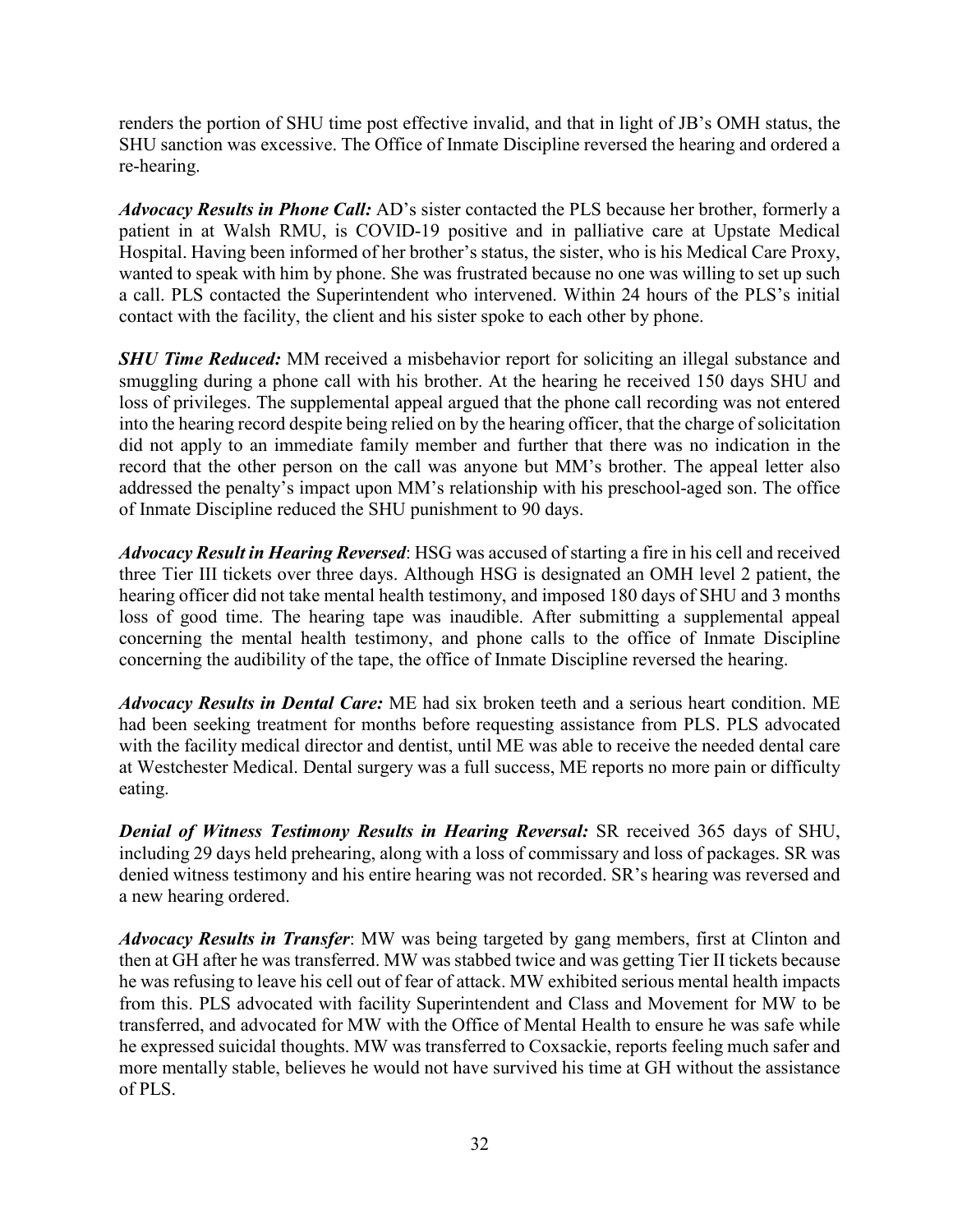*Advocacy Results in SARA Compliant Housing*: JG was undomiciled and held in the "Residential Treatment Facility" of DOCCS as a paroled sex offender 21 months beyond the date the 18-month sanction for his parole violation. JG was violated for testing positive for drugs in his urine. JG was on parole, but not allowed to leave any DOCCS facility without obtaining SARA compliant housing. DOCCS insisted that JG be returned to Oneida County as he was undomiciled and DOCCS determined that the Department of Social Services would not allow him benefits in another county. There were no SARA compliant housing options in Oneida County from April 2020 until July 2021. PLS efforts representing multiple RTF clients needing SARA complaint housing in Oneida County finally resulted in DOCCS paying for securing hotel rooms in Rome NY for these men to return home.

*Medical Care and Test Scheduled*: RF had an existing open leg wound during the first peak of the COVID pandemic. His wound care treatment during the peak was erratic. PLS advocated for him to be seen. His wound eventually needed surgery and there is concern of the infection spreading to bone. PLS advocated for RF to see a surgeon and evaluate what further care would be needed. RF did have a surgical consult. Further testing is scheduled to ascertain whether the infection has spread to his bone. RF's surgeon determined that an MRI was needed. The MRI is now scheduled.

*Advocacy Results in Medical Care:* SJ has bladder cancer. During the first COVID pandemic peak, SJ decided to forego chemo therapy because when he returned from treatment, he was placed in quarantine in general population where individuals may have contracted the corona virus but be asymptomatic. Just before the second peak, SJ was able to begin aggressive chemo therapy. This time he was housed in the infirmary upon his return. SJ was exhausted and asked to postpone a cystoscopy to determine the size of the tumor. PLS advocated to have his cystoscopy rescheduled as well as his approval for a PET scan and Transurethral Resection of Bladder Tumor. SJ received his PET Scan. His bladder showed no sign of cancer. Unfortunately, his cancer spread to his lungs and his lymph nodes. PLS has developed a relationship with the Facility Health Services Director. PLS called him to inquire about whether SJ might be a candidate for Medical Parole. As a result, the Facility Health Services Director filed application for Medical Parole for SJ.

*Disciplinary Sanction Reduced:* HS was given 22 days of pre-hearing SHU, 240 days of SHU along with a loss of privileges and a recommended loss of eight-month loss of good time. HS was found guilty of possessing a weapon, a charge he adamantly denied. The disciplinary sanction was reduced 60 days after our appeal arguing that he was denied his right to call witnesses, that he hearing was not fully recorded, and that the penalty was excessive.

*Advocacy Results in Vaccination:* BC's father contacted PLS, noting that BC had been trying to get the Covid-19 vaccine but was getting the run-around, not provided it and constantly moved around where he continued to face exposure. PLS contacted DOCCS officials who immediately looked into the matter, and assured us he would be vaccinated as soon as there were sufficient individuals (acceptors of the vaccine) to use a vial. Very shortly thereafter he was then given his first dose.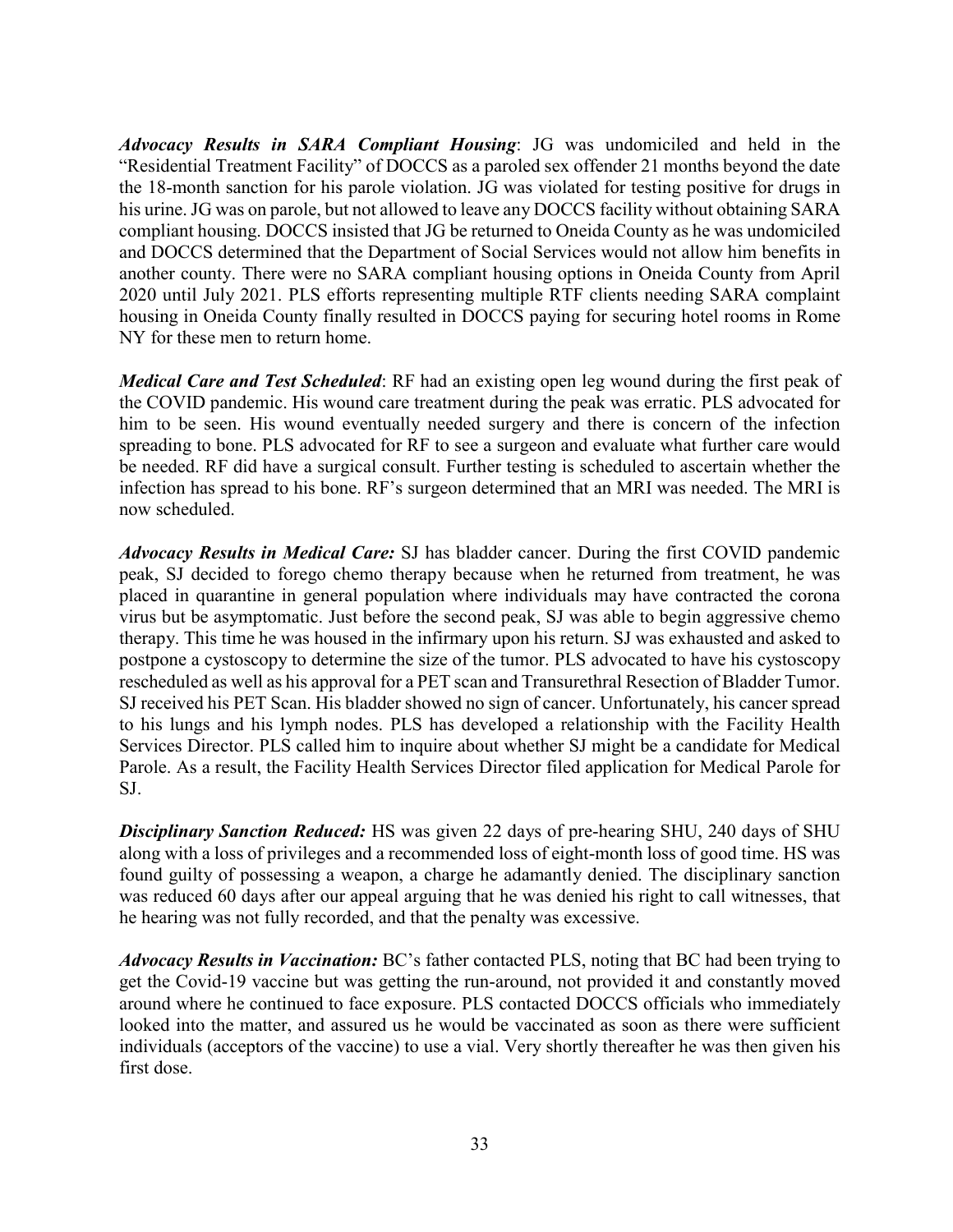**Long Term Protective Custody:** PLS were contacted by GG stating he faces chronic, statewide threats from several gangs. GG has been in great fear for his safety and was in SHU for a minor misbehavior report, which he described as a self-help protective measure to obtain confinement because he could not get protective custody. PLS sent a letter advocating on his behalf, to the facility superintendent and DOCCS officials at OSI and Class and Movement, relaying his need for long-term, statewide protection. Shortly thereafter he was moved to Greene.

*Hearing Reversed Saving SHU Time:* This Tier III was reviewed in the course of investigating an alleged staff assault incident. Large portions of the hearing were missing from the recording, including LK's statement of defense, pleas and the witness testimony. The facility advised PLS that they sent us everything they had. PLS submitted a Request for Reconsideration arguing that the hearing was not properly electronically recorded/preserved. In response, OID reversed the hearing saving LK 45 days in SHU.

*Jail Time Credit Certificate Issued:* MB requested assistance with his Jail Time. MB was held in two counties prior to being sentenced on his current conviction. The County that transferred him to DOCCS certified the period he spent in their custody, but MB was not getting credit for time he spent in Clinton County before going to Franklin. Clinton County confirmed MB was in their custody on the charges underlying his current sentence PLS requested that Clinton County issue a Jail Time certificate for a period of 9 months (270 days). They did so, saving MB that time.

*Advocacy Results in Parole Release:* AR is a transgender woman who was previously housed at Groveland CF. In October 2020, DOCCS transferred her to Albion. AR's transfer to Albion did not go smoothly, and she was subjected to harassment and unwanted attention from staff and other incarcerated individuals. AR therefore requested to be transferred back to a male facility. PLS advocated for a proper housing placement for AR with Jason Effman, and PLS submitted a letter to the Temporary Release Committee at Albion which had previously rejected AR's work release application for mental health reasons. PLS noted that any acute psychiatric issues she had experienced were due to the stressors related to being a transgender individual in prison. The TRC subsequently reversed its decision, and sent her application for central office approval. We also submitted a letter of support to the Board of Parole, which granted AR parole release on her merit eligibility date in December 2021.

*Advocacy Result in Ability to Finish Degree:* AK, from Attica, requested assistance with obtaining an Education Hold as he had been advised by staff that he would be transferred from a maximum to a medium facility due to his excellent prison record. As AK was enrolled in an associate's degree college program at Genesee Community College he did not want to transfer to a medium facility until after he had obtained his degree. PLS advocated with both Classification and Movement, and the Attica Education Supervisor. After numerous communications we were able to obtain an Education Hold for AK, and were advised that he would not be transferred until he obtained his degree.

*Learning Disabilities Addressed*: AW**,** from Attica, requested assistance with obtaining his GED and other programs he needs to obtain early release. AW expressed a desire to learn, frustration with disinterested teachers, and a failure to accommodate his learning disabilities. AW was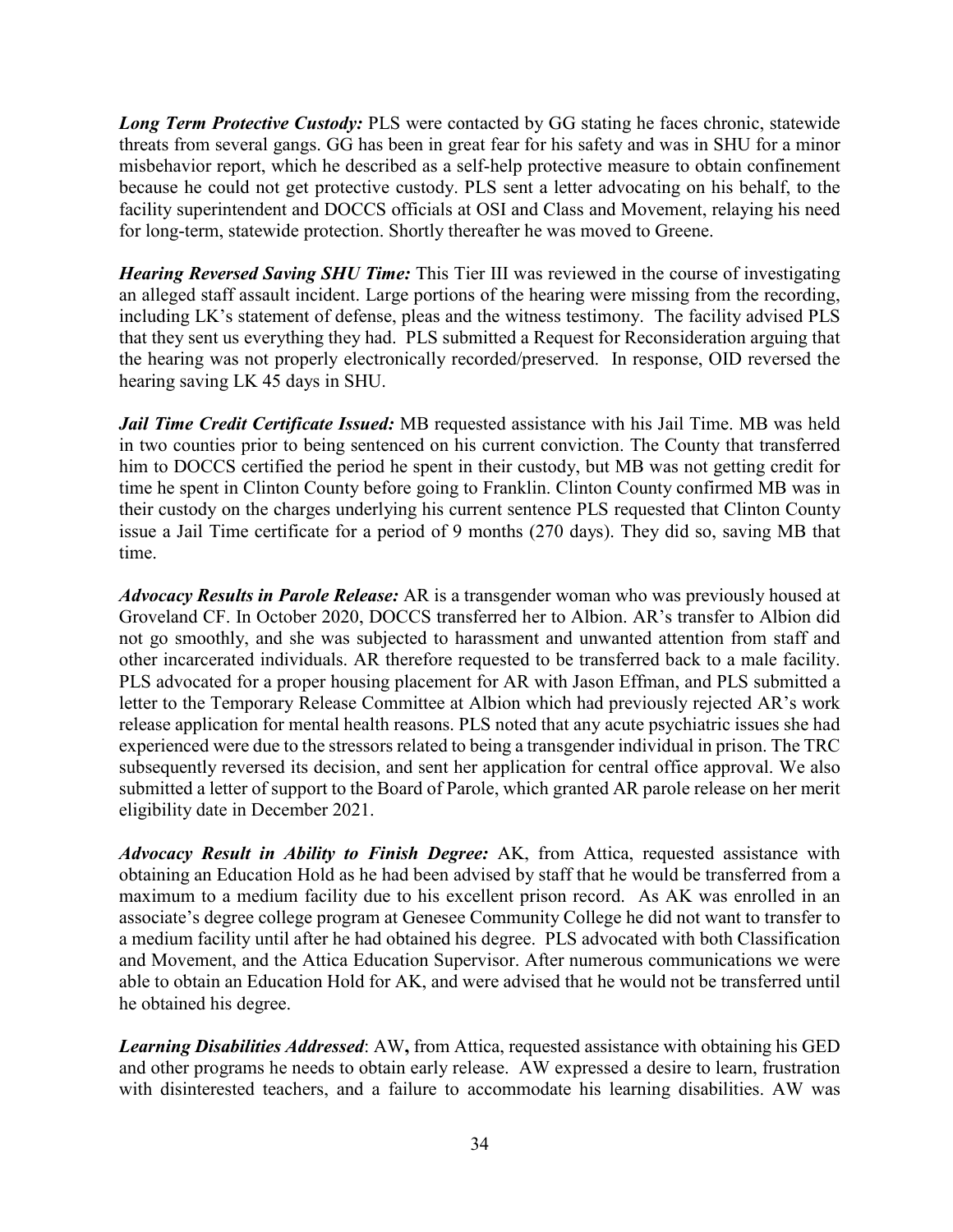diagnosed at age 12 with ADD and ADHD, and has been in the same Pre-HSE class for over two years. His Math score of 7.7 and Reading of 9.9 have not improved during that time. He has a hard time paying attention, and staying focussed. Teachers give him magazines to read for an entire class, and end class early.

PLS advocated for him to be given an Academic Psychological Evaluation (APE) pursuant to DOCCS Directive 4804 as it appeared that DOCCS was unaware of his learning disabilities. The APE is used to diagnose learning disabilities for purposes of reasonable accommodations pursuant to the ADA on standardized testing including TASC/TABE. The Education Supervisor assigned AW to a new academic class with a new teacher, he instructed that teacher to refer AW for a psychological evaluation, and the referral has been made. Once AWs learning disabilities have been diagnosed we will advocate for in-classroom reasonable accommodations as well.

#### **PRO BONO ADVOCACY**

*Advocacy Results in Reversal, Rehearing and Reduced SHU Time:* RB was charged in a misbehavior report with assault on inmate, fighting, refusing direct order, weapon, violent conduct and creating a disturbance. The charging CO stated in the report that he had responded to a "Level 1" at a particular housing location and observed RB and another prisoner "on the ground of the company with staff trying to gain compliance. At this time force became necessary to gain compliance to non-compliant inmates to prevent serious injury to staff and inmates and to quell a disturbance." The report further stated that a weapon was then observed on the ground near RB's hand and was recovered. At the initial Tier III hearing, no prisoner or staff witnesses testified and no documentary evidence (other than the misbehavior report) was introduced or even referenced. RB pleaded guilty to all six charges and a penalty that included 270 days of SHU was imposed. In a supplemental appeal challenging the hearing, PLS argued, among other things, that the 270-day SHU penalty was unconscionable given that, in pleading guilty, RB had admitted only to the conduct described in the report. In substance, that conduct amounted to RB's being observed "noncompliant" and "on the ground" with another inmate, and included the recovery of a weapon nearby.

Following the submission of the supplemental appeal, the hearing was reversed and a rehearing ordered. At the rehearing, RB entered not guilty pleas to the charges of violent conduct, creating a disturbance and refusing a direct order, and pleaded guilty to the weapon charge. The Hearing Officer (HO) dismissed the charges of assault on inmate and fighting on the ground that "there's nothing in the misbehavior report pointing to either one of those." At the conclusion of the rehearing, the HO found RB "guilty" of weapon, violent conduct and creating a disturbance. As to the charge of refusing a direct order, the HO found RB "not guilty" based on the fact that the misbehavior report failed to state "who gave direct orders [to RB] or when." The HO then imposed a lesser SHU penalty of 128 days instead of the 270-day SHU penalty imposed at the original hearing. (Although a supplemental appeal was filed by PLS challenging the rehearing, the rehearing was affirmed.)

*Advocacy Results in Reversal and Expungement:* GV was found guilty at a Tier III hearing of Assault on Inmate and Weapon. The penalties imposed included SHU confinement for 270 days,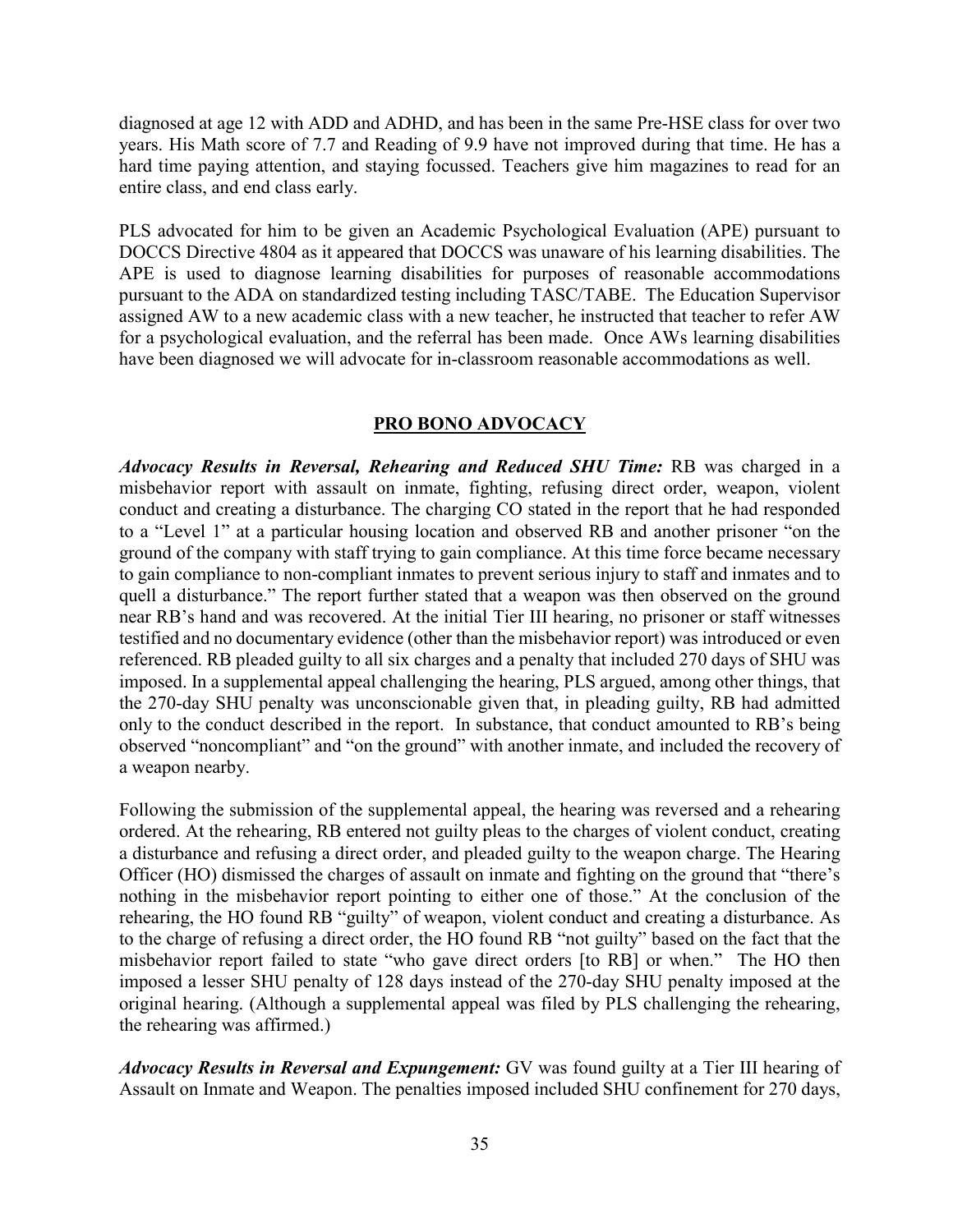and loss of packages, commissary, and phone for 234 days. The charges stemmed from a fight with another inmate. GV suffered extensive injuries during the incident, including first degree burns, deep lacerations to the head and body, and a fracture of the distal end of the ulna in his right arm. The other inmate was alleged to have suffered two minor cuts. Pro Bono attorney Rosanne Trabocchi filed a supplemental appeal on GV's behalf citing as reversible errors a deficient Inmate Misbehavior Report, lack of substantial evidence, and failures in the required treatment of confidential information. Based on her Supplemental Appeal, the Tier III hearing was reversed and a rehearing ordered. During the pendency of the rehearing, Ms. Trabocchi submitted a letter to OSH Director Donald Venettozzi explaining that both the rehearing and initial hearing were barred on res judicata grounds. She requested that the rehearing in progress be terminated and the initial hearing be reversed and expunged. That request was denied. At the conclusion of the rehearing, GV was found guilty of Weapon but not guilty of Assault on Inmate. Ms. Trabocchi submitted a supplemental appeal seeking reversal and expungement of the rehearing on res judicata grounds. After the rehearing was affirmed, Ms. Trabocchi, in an effort to avoid the time and expense of an Article 78 proceeding, submitted a second letter directly to Mr. Venettozzi arguing yet again that the doctrine of res judicata rendered the rehearing a nullity. In the end, as a result of Ms. Trabocchi's persistence in bringing the res judicata issue to Mr. Venettozzi's personal attention, the matter was reversed and expunged.

*Advocacy Results in Reversal Following Supplemental Appeal:* GV was found guilty at a Tier 3 hearing of Assault on Inmate and Weapon. The penalties imposed included SHU confinement for 270 days, and loss of packages, commissary, and phone for 234 days. The charges stemmed from a fight with another inmate. Both individuals were charged with Assault on Inmate and Weapon. GV suffered extensive injuries including first degree burns, deep lacerations to the head and body, and a fracture of the distal end of the ulna in his right arm. The other individual was alleged to have suffered a minor cut and a superficial cut. Pro Bono attorney Rosanne Trabocchi filed a supplemental appeal on GV's behalf citing as reversible errors a deficient Inmate Misbehavior Report, lack of substantial evidence, and failures in the required treatment of confidential information. Based on the Supplemental Appeal, the Tier 3 hearing was reversed and a rehearing ordered.

*Advocacy Results in Reversal and Expungement Following Request for Reconsideration:* MM was charged in a Misbehavior Report with Money/Unauthorized Property, Excess/Altered Clothes, Property in Unauthorized Area, Smuggling, Property Damage or Loss, and Vandalism/Possession of Stolen Property. The charges stemmed from MM's alleged use of a DOCCS-issued tablet to make phone calls and his alleged subsequent hiding of the tablet in his torn DOCCS-issued mattress. MM was found guilty of all charges at a Tier III hearing. The penalties imposed included 180 days keeplock/loss of recreation/packages/commissary/phones, as well as 365 days loss of tablet and a recommended loss of good time (RLGT) of three months. In addition, restitution in the amount of \$68.00 was imposed. MM filed a *pro se* administrative appeal that resulted in the reversal/dismissal of the guilty findings on Money/Unauthorized Property, Excess/Altered Clothes and Smuggling, and a penalty reduction to 60 days keeplock, 90 days loss of recreation/packages/commissary and 180 days loss of tablet. In addition, the loss of phone penalty was suspended for 180 days. he penalties of three months RLGT and \$68.00 restitution were not changed. Pro Bono attorney Rosanne Trabocchi filed a Request for Reconsideration (RFR) on MM's behalf raising deficiencies in the Misbehavior Report; Hearing